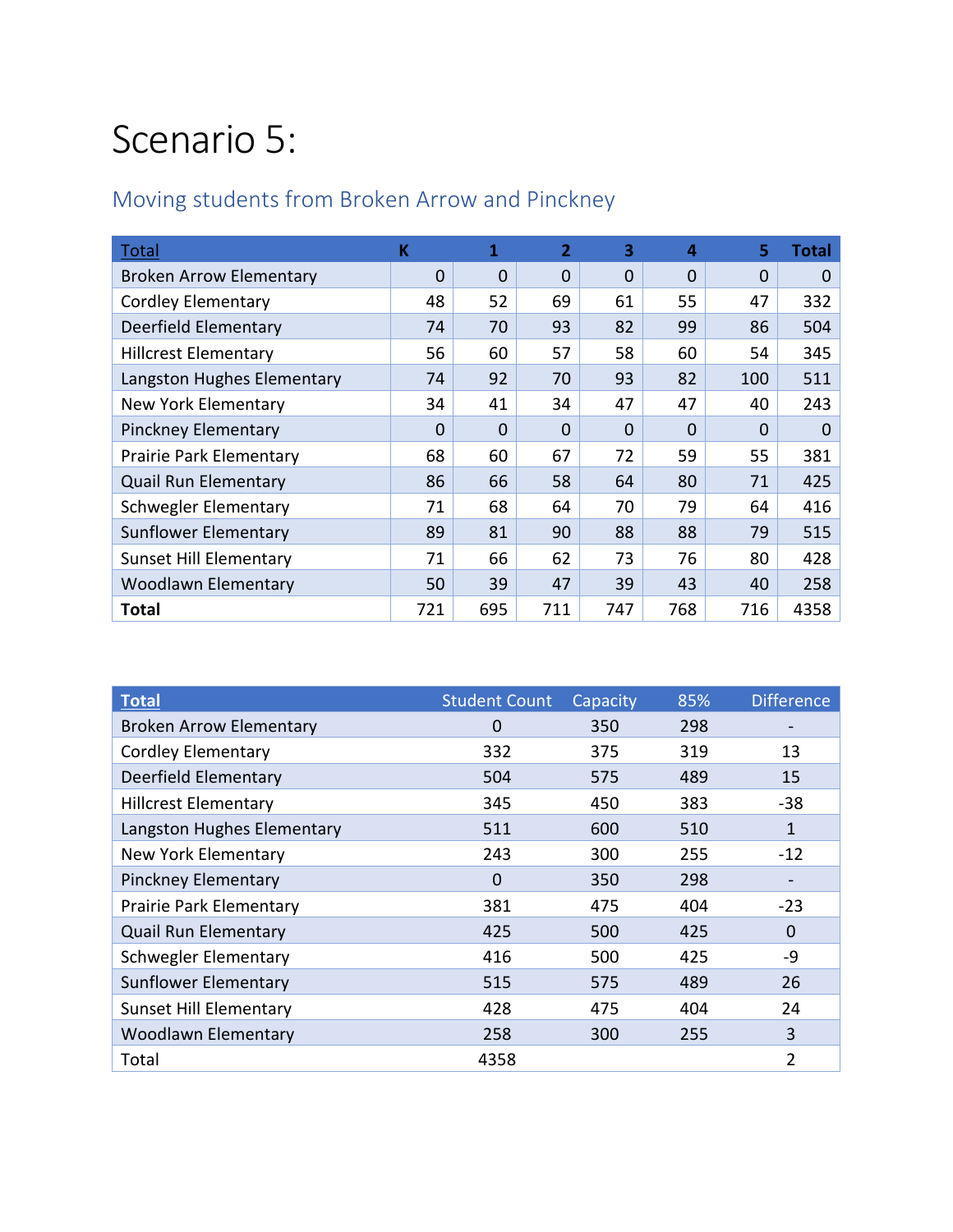| <b>ESOL</b>                    | K        | 1           | $\overline{2}$ | 3              | 4              | 5              | <b>Total</b> |
|--------------------------------|----------|-------------|----------------|----------------|----------------|----------------|--------------|
| <b>Broken Arrow Elementary</b> | 0        | 0           | $\Omega$       | $\Omega$       | 0              | $\Omega$       | 0            |
| <b>Cordley Elementary</b>      | 8        | 12          | 6              | 7              | 8              | 2              | 43           |
| <b>Deerfield Elementary</b>    | 4        | 4           | 5              | $\overline{2}$ | $\overline{2}$ | 3              | 20           |
| <b>Hillcrest Elementary</b>    | 23       | 30          | 22             | 25             | 33             | 22             | 155          |
| Langston Hughes Elementary     | 15       | 7           | 11             | 9              | 8              | 6              | 56           |
| New York Elementary            | 0        | 0           | $\overline{2}$ | 0              | 0              | 1              | 3            |
| <b>Pinckney Elementary</b>     | $\Omega$ | $\mathbf 0$ | 0              | $\Omega$       | 0              | 0              | 0            |
| Prairie Park Elementary        | 4        | 3           | 5              | 2              | 1              | 1              | 16           |
| <b>Quail Run Elementary</b>    | 2        | 7           | $\overline{2}$ | $\overline{2}$ | 6              | $\Omega$       | 19           |
| Schwegler Elementary           | 8        | 7           | 11             | 6              | 9              | 6              | 47           |
| Sunflower Elementary           | 8        | 10          | 11             | 7              | 10             | 3              | 49           |
| <b>Sunset Hill Elementary</b>  | 3        | 3           | 1              | $\mathcal{P}$  | 3              | $\overline{2}$ | 14           |
| <b>Woodlawn Elementary</b>     | 2        | 3           | $\overline{2}$ | 0              | 0              | 0              | 7            |
|                                | 77       | 86          | 78             | 62             | 80             | 46             | 429          |

| <b>SPED</b>                    | K              | 1              | $\overline{2}$ | 3        | 4        | 5        | <b>Total</b> |
|--------------------------------|----------------|----------------|----------------|----------|----------|----------|--------------|
| <b>Broken Arrow Elementary</b> | $\Omega$       | $\Omega$       | $\Omega$       | $\Omega$ | 0        | $\Omega$ | $\Omega$     |
| <b>Cordley Elementary</b>      | 7              | $\overline{2}$ | 11             | 13       | 9        | 7        | 49           |
| <b>Deerfield Elementary</b>    | $\overline{2}$ | 6              | 9              | 13       | 16       | 17       | 63           |
| <b>Hillcrest Elementary</b>    | 5              | 9              | 6              | 7        | 9        | 7        | 43           |
| Langston Hughes Elementary     | $\overline{2}$ | 9              | 7              | 15       | 13       | 8        | 54           |
| New York Elementary            | 4              | 6              | 5              | 9        | 13       | 8        | 45           |
| <b>Pinckney Elementary</b>     | 0              | $\Omega$       | 0              | 0        | $\Omega$ | $\Omega$ | $\Omega$     |
| <b>Prairie Park Elementary</b> | 7              | 11             | 7              | 13       | 11       | 10       | 59           |
| <b>Quail Run Elementary</b>    | 11             | 5              | 7              | 6        | 19       | 8        | 56           |
| Schwegler Elementary           | 3              | 6              | 9              | 14       | 16       | 10       | 58           |
| Sunflower Elementary           | 14             | 7              | 10             | 19       | 14       | 12       | 76           |
| <b>Sunset Hill Elementary</b>  | 3              | 6              | 12             | 8        | 11       | 9        | 49           |
| <b>Woodlawn Elementary</b>     | 5              | 5              | 5              | 12       | 10       | 5        | 42           |
|                                | 63             | 72             | 88             | 129      | 141      | 101      | 594          |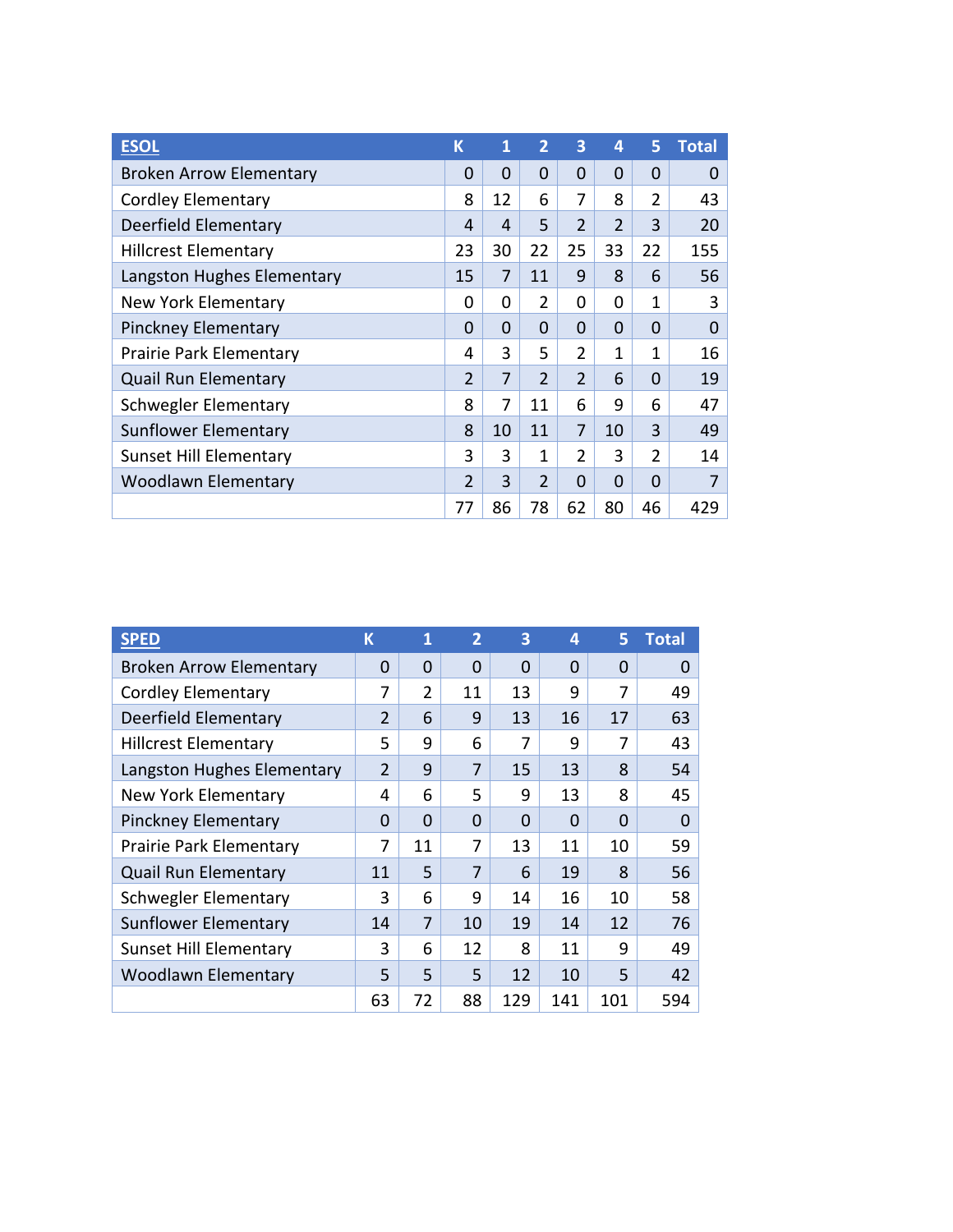| <b>F/R Lunch</b>               | K        | 1        | $\overline{2}$ | 3        | 4        | 5        | <b>Total</b> |
|--------------------------------|----------|----------|----------------|----------|----------|----------|--------------|
| <b>Broken Arrow Elementary</b> | 0        | 0        | $\Omega$       | $\Omega$ | $\Omega$ | $\Omega$ | $\Omega$     |
| <b>Cordley Elementary</b>      | 16       | 17       | 23             | 26       | 23       | 17       | 122          |
| Deerfield Elementary           | 11       | 9        | 16             | 16       | 18       | 14       | 84           |
| <b>Hillcrest Elementary</b>    | 22       | 32       | 24             | 26       | 28       | 27       | 159          |
| Langston Hughes<br>Elementary  | 8        | 6        | 11             | 6        | 10       | 9        | 50           |
| New York Elementary            | 15       | 21       | 15             | 25       | 23       | 18       | 117          |
| <b>Pinckney Elementary</b>     | $\Omega$ | $\Omega$ | $\Omega$       | 0        | $\Omega$ | $\Omega$ | $\Omega$     |
| Prairie Park Elementary        | 32       | 23       | 23             | 36       | 26       | 20       | 160          |
| <b>Quail Run Elementary</b>    | 12       | 15       | 17             | 11       | 14       | 14       | 83           |
| <b>Schwegler Elementary</b>    | 27       | 31       | 31             | 30       | 39       | 27       | 185          |
| Sunflower Elementary           | 27       | 20       | 21             | 32       | 27       | 30       | 157          |
| <b>Sunset Hill Elementary</b>  | 24       | 28       | 18             | 22       | 25       | 29       | 146          |
| <b>Woodlawn Elementary</b>     | 22       | 15       | 19             | 18       | 15       | 10       | 99           |
|                                | 216      | 217      | 218            | 248      | 248      | 215      | 1362         |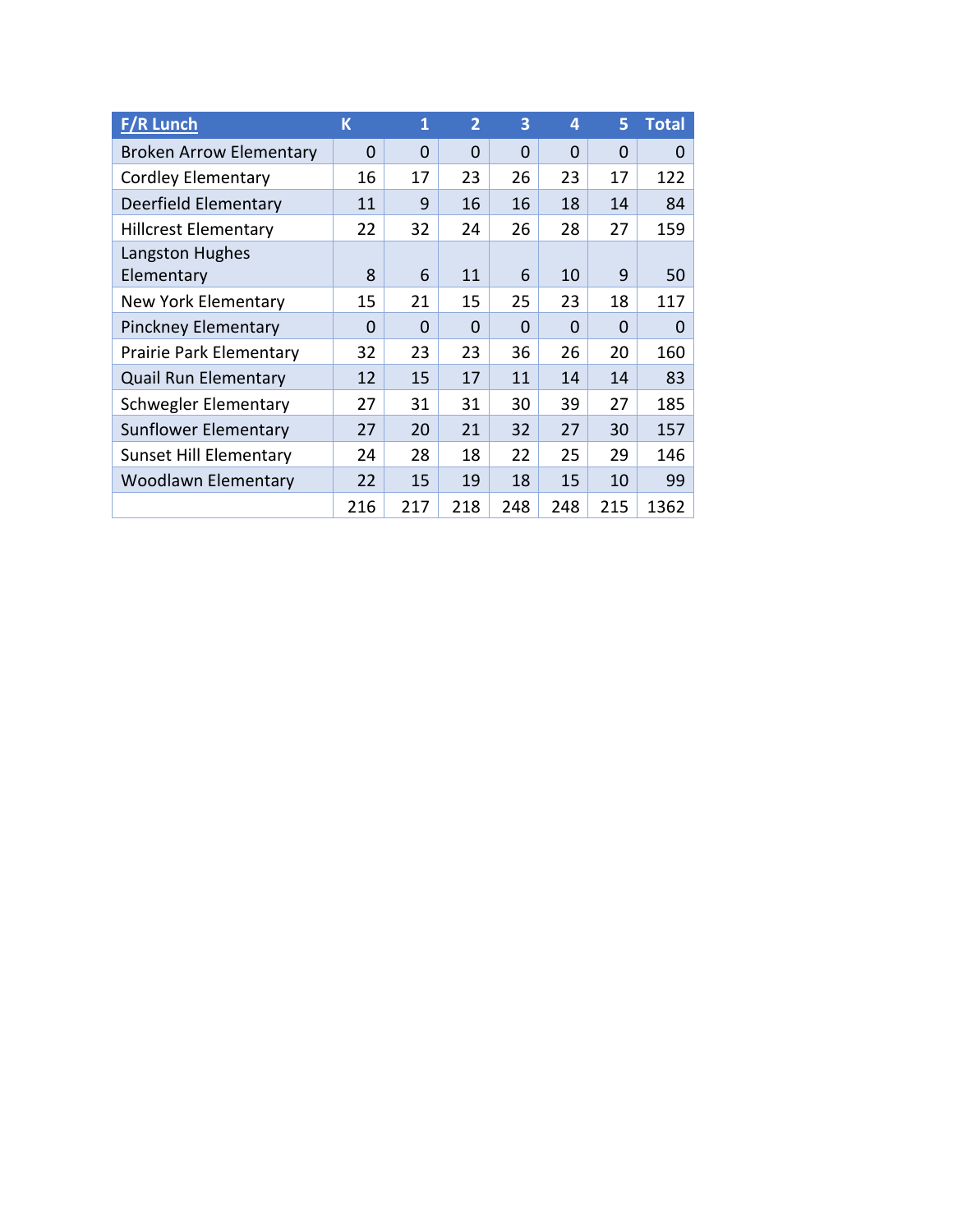# Scenario 6 (Updated):

Moving students from either Scenario 3 or Scenario 4 and moving students from Liberty Memorial Central Elementary School

| Total                                  | ь   |     |     | <b>Total</b> |
|----------------------------------------|-----|-----|-----|--------------|
| <b>Billy Mills Middle School</b>       | 307 | 274 | 314 | 895          |
| Liberty Memorial Central Middle School | 0   |     |     |              |
| Southwest Middle School                | 237 | 217 | 237 | 691          |
| West Middle School                     | 234 | 213 | 252 | 699          |
|                                        | 778 | 704 | 803 | 2285         |

| <b>Total</b>                     | <b>Student Count</b> | <b>Capacity</b> | 85%     | <b>Difference</b> |
|----------------------------------|----------------------|-----------------|---------|-------------------|
| <b>Billy Mills Middle School</b> | 895                  | 1150            | 977.5   | $-82.5$           |
| Liberty Memorial Central Middle  |                      |                 |         |                   |
| School                           | 0                    | 625             | 531.25  |                   |
| Southwest Middle School          | 691                  | 800             | 680     | 11                |
| West Middle School               | 699                  | 800             | 680     | 19                |
| Total                            | 2285                 | 3375            | 2868.75 | $-52.5$           |

| <b>ESOL</b>                            |    |    |    | <b>Total</b> |
|----------------------------------------|----|----|----|--------------|
| <b>Billy Mills Middle School</b>       | 30 | 21 | 25 |              |
| Liberty Memorial Central Middle School |    |    |    |              |
| Southwest Middle School                | 11 | 8  | 16 | 36           |
| West Middle School                     | q  | 14 | 8  | 33           |
|                                        |    | 44 | 50 | 144          |

| <b>SPED</b>                            |     |     |     | <b>Total</b> |
|----------------------------------------|-----|-----|-----|--------------|
| <b>Billy Mills Middle School</b>       | 62  | 46  | 60  | 168          |
| Liberty Memorial Central Middle School |     |     |     |              |
| Southwest Middle School                | 32  | 27  | 29  | 88           |
| West Middle School                     | 39  | 35  | 36  | 110          |
|                                        | 133 | 108 | 125 | 366          |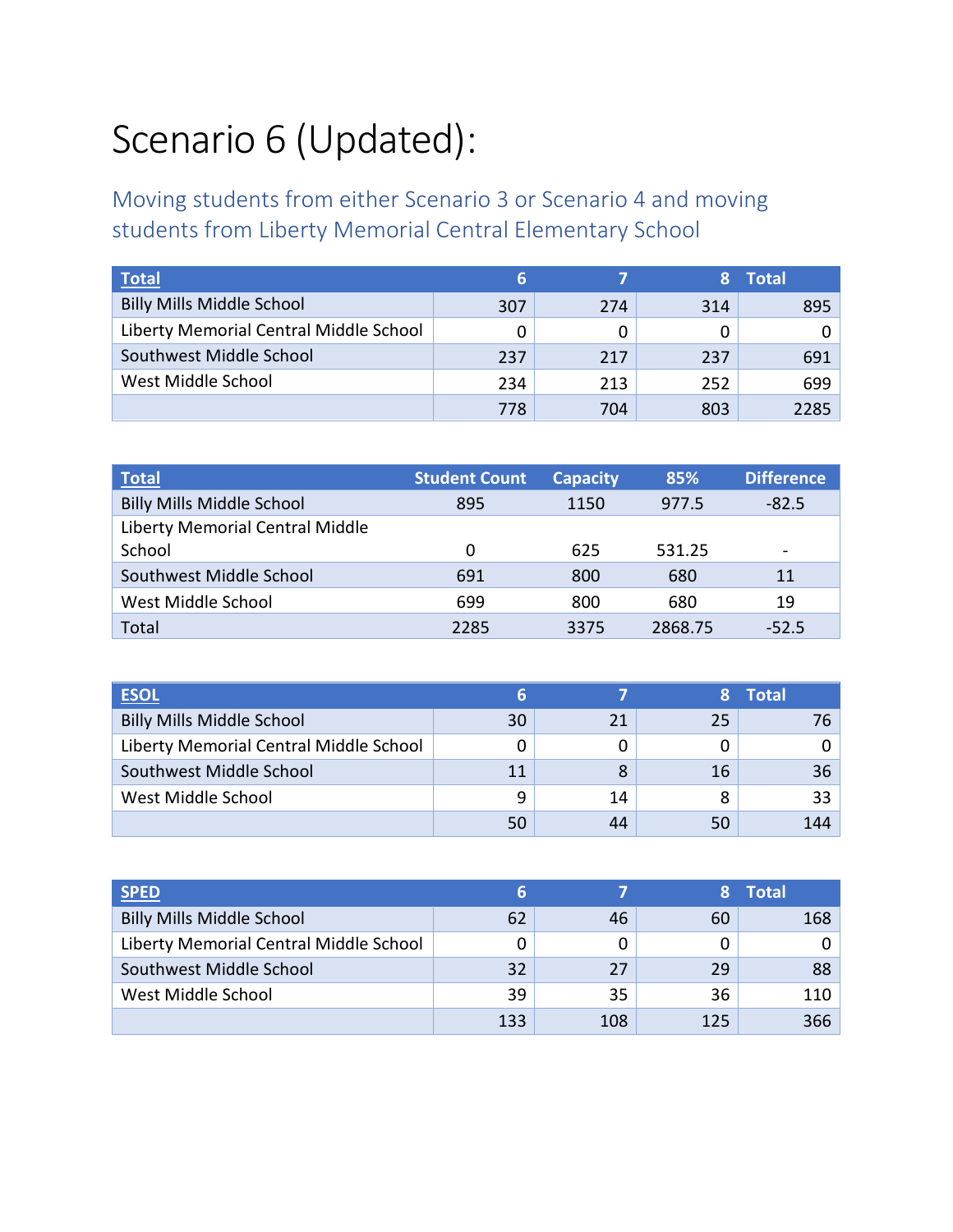| <b>F/R Lunch</b>                       |     |     |     | <b>Total</b> |
|----------------------------------------|-----|-----|-----|--------------|
| <b>Billy Mills Middle School</b>       | 122 | 115 | 122 | 359          |
| Liberty Memorial Central Middle School |     |     |     |              |
| Southwest Middle School                | 32  | 34  | 36  | 102          |
| West Middle School                     | 70  | 69  | 76  | 215          |
|                                        | 224 | 218 | 234 | 676          |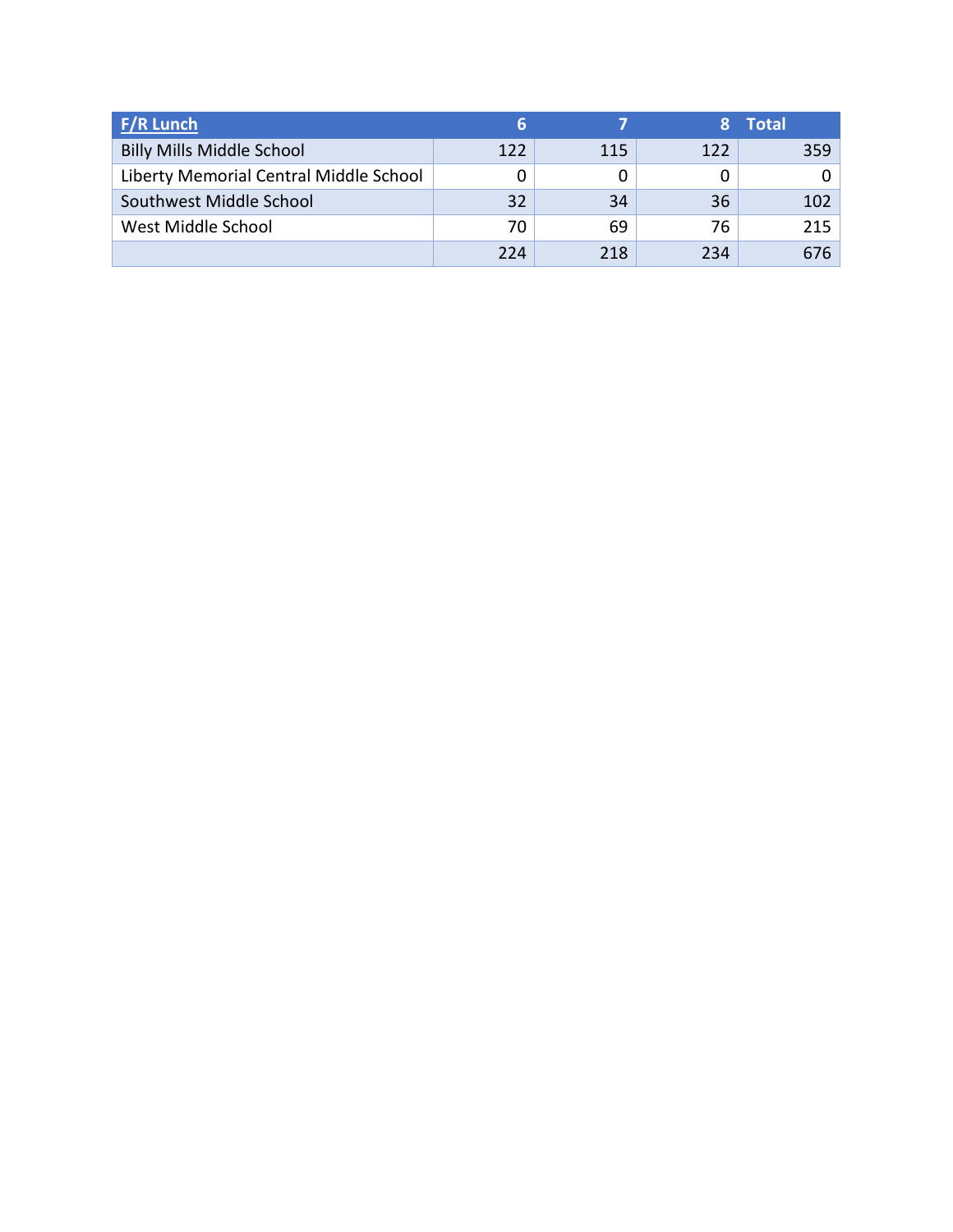### Scenario 7:

Moving students from Hillcrest with 4 cluster sites (Schwegler, Sunset Hill, Sunflower, and Cordley)

| <b>Total</b>                      | $\overline{\mathbf{K}}$ |          | $\overline{2}$ | 3        | 4        | 5        | <b>Total</b> |
|-----------------------------------|-------------------------|----------|----------------|----------|----------|----------|--------------|
| <b>Broken Arrow Elementary</b>    | 47                      | 46       | 36             | 44       | 48       | 45       | 266          |
| <b>Cordley Elementary</b>         | 43                      | 48       | 58             | 53       | 51       | 44       | 297          |
| Deerfield Elementary              | 75                      | 76       | 89             | 84       | 105      | 83       | 512          |
| <b>Hillcrest Elementary</b>       | $\Omega$                | $\Omega$ | $\Omega$       | $\Omega$ | $\Omega$ | $\Omega$ | 0            |
| <b>Langston Hughes Elementary</b> | 73                      | 91       | 71             | 92       | 83       | 100      | 510          |
| New York Elementary               | 26                      | 32       | 28             | 38       | 32       | 32       | 188          |
| Pinckney Elementary               | 56                      | 53       | 59             | 48       | 48       | 43       | 307          |
| Prairie Park Elementary           | 69                      | 59       | 69             | 74       | 60       | 57       | 388          |
| <b>Quail Run Elementary</b>       | 83                      | 64       | 67             | 70       | 74       | 77       | 435          |
| <b>Schwegler Elementary</b>       | 57                      | 52       | 73             | 51       | 59       | 52       | 344          |
| <b>Sunflower Elementary</b>       | 87                      | 76       | 67             | 87       | 101      | 83       | 501          |
| <b>Sunset Hill Elementary</b>     | 67                      | 67       | 58             | 73       | 72       | 70       | 407          |
| Woodlawn Elementary               | 38                      | 31       | 36             | 33       | 35       | 30       | 203          |
|                                   | 721                     | 695      | 711            | 747      | 768      | 716      | 4358         |

| <b>Total</b>                   | <b>Student Count</b> | <b>Capacity</b> | 85% | <b>Difference</b> |
|--------------------------------|----------------------|-----------------|-----|-------------------|
| <b>Broken Arrow Elementary</b> | 266                  | 350             | 298 | $-32$             |
| <b>Cordley Elementary</b>      | 297                  | 375             | 319 | $-22$             |
| Deerfield Elementary           | 512                  | 575             | 489 | 23                |
| <b>Hillcrest Elementary</b>    | 0                    | 450             | 383 |                   |
| Langston Hughes Elementary     | 510                  | 600             | 510 | $\mathbf 0$       |
| New York Elementary            | 188                  | 300             | 255 | $-67$             |
| <b>Pinckney Elementary</b>     | 307                  | 350             | 298 | 10                |
| Prairie Park Elementary        | 388                  | 475             | 404 | $-16$             |
| <b>Quail Run Elementary</b>    | 435                  | 500             | 425 | 10                |
| Schwegler Elementary           | 344                  | 500             | 425 | $-81$             |
| <b>Sunflower Elementary</b>    | 501                  | 575             | 489 | 12                |
| <b>Sunset Hill Elementary</b>  | 407                  | 475             | 404 | 3                 |
| <b>Woodlawn Elementary</b>     | 203                  | 300             | 255 | $-52$             |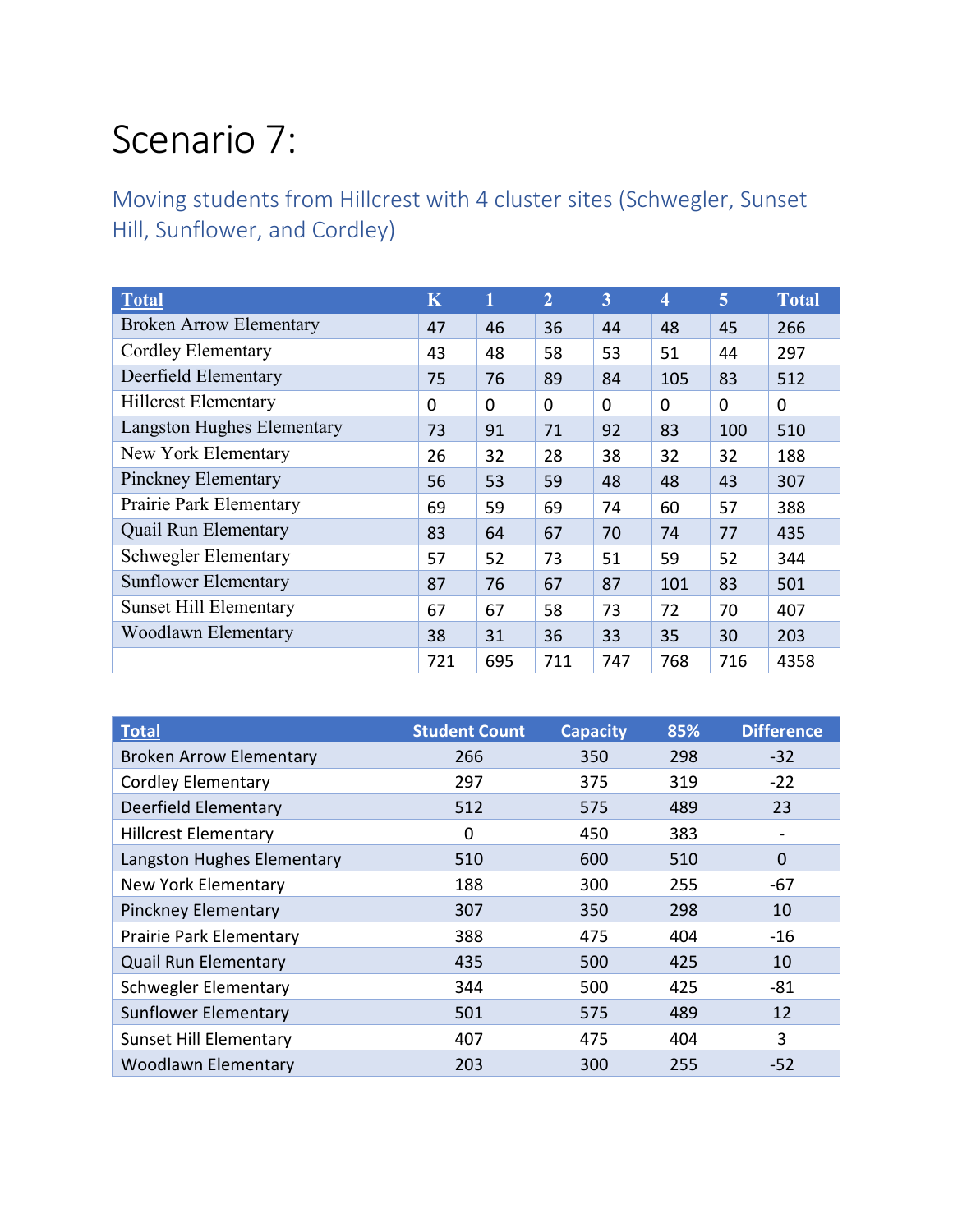| <b>ESOL</b>                    | $\overline{\mathsf{K}}$ | 1              | $\overline{2}$ | 3              | 4              | 5        | <b>Total</b>   |
|--------------------------------|-------------------------|----------------|----------------|----------------|----------------|----------|----------------|
| <b>Broken Arrow Elementary</b> | 3                       | 0              | 1              | 1              | $\overline{2}$ | 1        | 8              |
| <b>Cordley Elementary</b>      | 8                       | 12             | 6              | 7              | 8              | 2        | 43             |
| Deerfield Elementary           | 9                       | 13             | 10             | 8              | 12             | 8        | 60             |
| <b>Hillcrest Elementary</b>    | $\Omega$                | 0              | $\Omega$       | 0              | $\Omega$       | $\Omega$ | 0              |
| Langston Hughes Elementary     | 14                      | $\overline{7}$ | 11             | 9              | 8              | 5        | 54             |
| <b>New York Elementary</b>     | $\Omega$                | 0              | 1              | $\Omega$       | $\Omega$       | 1        | $\overline{2}$ |
| <b>Pinckney Elementary</b>     | 1                       | 3              | 3              | 0              | $\Omega$       | 0        |                |
| Prairie Park Elementary        | 4                       | 3              | 5              | 2              | 1              | 1        | 16             |
| <b>Quail Run Elementary</b>    | 4                       | 6              | 1              | $\overline{2}$ | $\overline{2}$ | 1        | 16             |
| <b>Schwegler Elementary</b>    | 14                      | 20             | 20             | 11             | 19             | 13       | 97             |
| Sunflower Elementary           | 9                       | 9              | 11             | 9              | 17             | 5        | 60             |
| <b>Sunset Hill Elementary</b>  | 10                      | 13             | 8              | 13             | 11             | 9        | 64             |
| <b>Woodlawn Elementary</b>     | 1                       | 0              | 1              | 0              | $\Omega$       | $\Omega$ | $\overline{2}$ |
|                                | 77                      | 86             | 78             | 62             | 80             | 46       | 429            |

| <b>SPED</b>                    | K              | 1              | $\overline{2}$ | 3        | 4   | 5   | <b>Total</b> |
|--------------------------------|----------------|----------------|----------------|----------|-----|-----|--------------|
| <b>Broken Arrow Elementary</b> | $\overline{2}$ | $\overline{2}$ | 5              | 7        | 10  | 5   | 31           |
| <b>Cordley Elementary</b>      | 6              | 2              | 9              | 12       | 10  | 8   | 47           |
| Deerfield Elementary           | 4              | 6              | 8              | 14       | 18  | 15  | 65           |
| <b>Hillcrest Elementary</b>    | 0              | 0              | 0              | $\Omega$ | 0   | 0   | 0            |
| Langston Hughes Elementary     | 1              | 9              | 7              | 15       | 13  | 8   | 53           |
| New York Elementary            | $\overline{2}$ | 3              | 4              | 7        | 7   | 4   | 27           |
| <b>Pinckney Elementary</b>     | 5              | 8              | 10             | 8        | 12  | 6   | 49           |
| Prairie Park Elementary        | 7              | 11             | 8              | 13       | 11  | 10  | 60           |
| <b>Quail Run Elementary</b>    | 12             | 7              | 5              | 7        | 13  | 11  | 55           |
| Schwegler Elementary           | 4              | 6              | 10             | 12       | 10  | 8   | 50           |
| Sunflower Elementary           | 13             | 7              | 9              | 16       | 20  | 15  | 80           |
| <b>Sunset Hill Elementary</b>  | $\overline{2}$ | 7              | 11             | 8        | 10  | 6   | 44           |
| <b>Woodlawn Elementary</b>     | 5              | 4              | 2              | 10       | 7   | 5   | 33           |
|                                | 63             | 72             | 88             | 129      | 141 | 101 | 594          |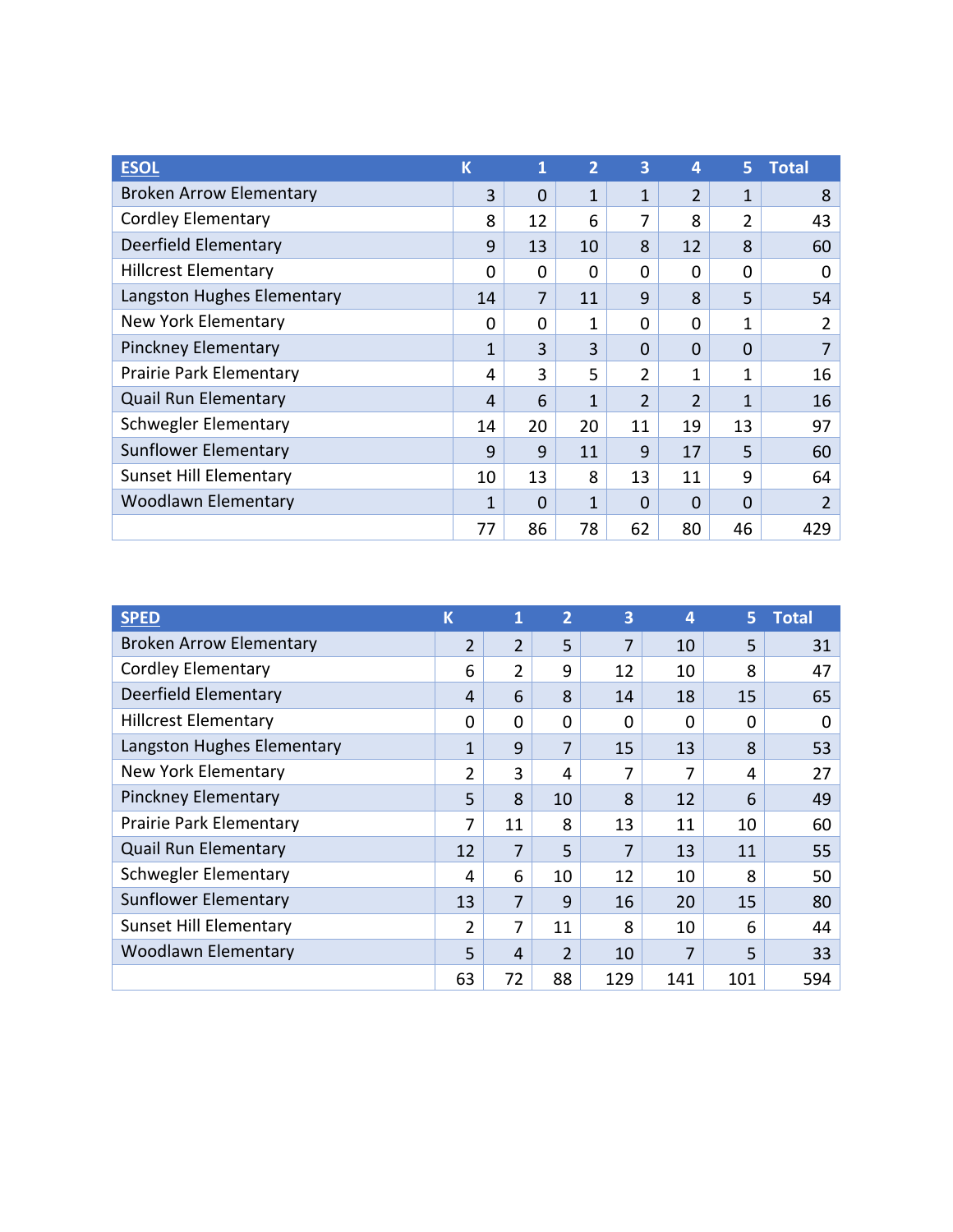| <b>F/R Lunch</b>               | K              | 1        | $\overline{2}$ | 3        | 4   | 5        | <b>Total</b> |
|--------------------------------|----------------|----------|----------------|----------|-----|----------|--------------|
| <b>Broken Arrow Elementary</b> | 17             | 19       | 14             | 16       | 23  | 14       | 103          |
| <b>Cordley Elementary</b>      | 14             | 16       | 18             | 20       | 21  | 15       | 104          |
| Deerfield Elementary           | 16             | 13       | 18             | 20       | 28  | 17       | 112          |
| <b>Hillcrest Elementary</b>    | 0              | $\Omega$ | $\Omega$       | $\Omega$ | 0   | $\Omega$ | 0            |
| Langston Hughes Elementary     | $\overline{7}$ | 6        | 11             | 5        | 10  | 9        | 48           |
| New York Elementary            | 12             | 16       | 13             | 19       | 16  | 13       | 89           |
| <b>Pinckney Elementary</b>     | 17             | 21       | 19             | 20       | 17  | 17       | 111          |
| Prairie Park Elementary        | 32             | 23       | 23             | 37       | 26  | 22       | 163          |
| <b>Quail Run Elementary</b>    | 11             | 18       | 15             | 13       | 14  | 13       | 84           |
| Schwegler Elementary           | 20             | 23       | 29             | 25       | 26  | 32       | 155          |
| Sunflower Elementary           | 25             | 19       | 19             | 30       | 27  | 21       | 141          |
| <b>Sunset Hill Elementary</b>  | 30             | 32       | 23             | 28       | 27  | 33       | 173          |
| <b>Woodlawn Elementary</b>     | 15             | 11       | 16             | 15       | 13  | 9        | 79           |
|                                | 216            | 217      | 218            | 248      | 248 | 215      | 1362         |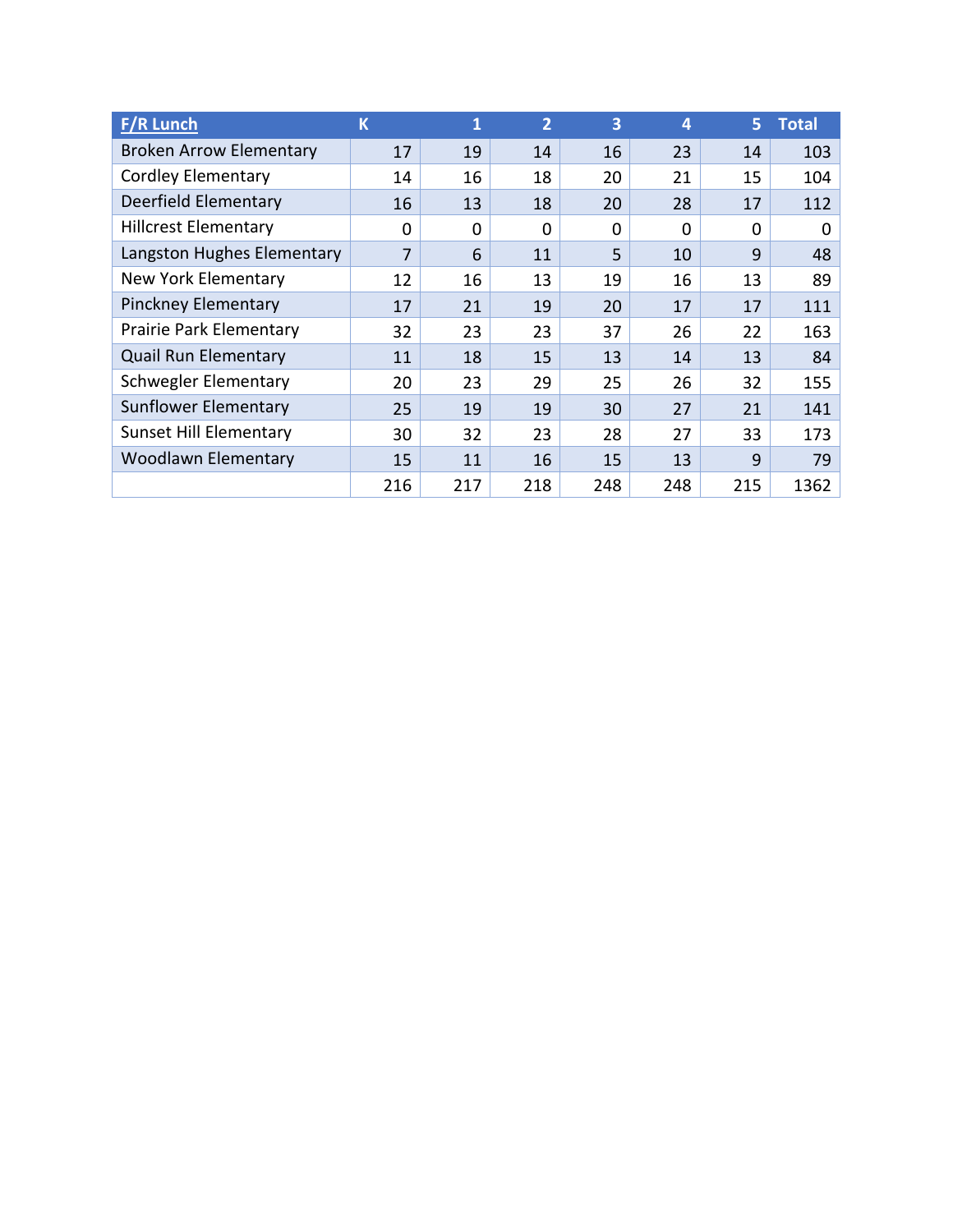### Scenario 8:

#### Moving students from Broken Arrow

| <b>Total</b>                   | K        | 1        | $\overline{2}$ | 3              | 4        | 5        | <b>Total</b> |
|--------------------------------|----------|----------|----------------|----------------|----------|----------|--------------|
| <b>Broken Arrow Elementary</b> | $\Omega$ | $\Omega$ | $\Omega$       | $\overline{0}$ | $\Omega$ | $\Omega$ | $\Omega$     |
| <b>Cordley Elementary</b>      | 43       | 48       | 57             | 50             | 50       | 42       | 290          |
| Deerfield Elementary           | 71       | 67       | 88             | 80             | 96       | 79       | 481          |
| <b>Hillcrest Elementary</b>    | 61       | 61       | 59             | 59             | 56       | 56       | 352          |
| Langston Hughes Elementary     | 78       | 97       | 75             | 95             | 86       | 103      | 534          |
| New York Elementary            | 26       | 32       | 28             | 39             | 35       | 34       | 194          |
| <b>Pinckney Elementary</b>     | 34       | 31       | 38             | 31             | 34       | 29       | 197          |
| Prairie Park Elementary        | 68       | 59       | 67             | 72             | 60       | 55       | 381          |
| <b>Quail Run Elementary</b>    | 85       | 62       | 56             | 67             | 81       | 74       | 425          |
| Schwegler Elementary           | 71       | 68       | 68             | 72             | 81       | 65       | 425          |
| Sunflower Elementary           | 85       | 79       | 86             | 82             | 83       | 77       | 492          |
| <b>Sunset Hill Elementary</b>  | 61       | 60       | 53             | 68             | 71       | 73       | 386          |
| <b>Woodlawn Elementary</b>     | 38       | 31       | 36             | 32             | 35       | 29       | 201          |
|                                | 721      | 695      | 711            | 747            | 768      | 716      | 4358         |

| <b>Total</b>                   | <b>Student Count</b> | <b>Capacity</b> | 85% | <b>Difference</b> |
|--------------------------------|----------------------|-----------------|-----|-------------------|
| <b>Broken Arrow Elementary</b> | 0                    | 350             | 298 |                   |
| <b>Cordley Elementary</b>      | 290                  | 375             | 319 | $-29$             |
| Deerfield Elementary           | 481                  | 575             | 489 | -8                |
| <b>Hillcrest Elementary</b>    | 352                  | 450             | 383 | $-31$             |
| Langston Hughes Elementary     | 534                  | 600             | 510 | 24                |
| New York Elementary            | 194                  | 300             | 255 | $-61$             |
| <b>Pinckney Elementary</b>     | 197                  | 350             | 298 | $-101$            |
| Prairie Park Elementary        | 381                  | 475             | 404 | $-23$             |
| <b>Quail Run Elementary</b>    | 425                  | 500             | 425 | 0                 |
| Schwegler Elementary           | 425                  | 500             | 425 | 0                 |
| <b>Sunflower Elementary</b>    | 492                  | 575             | 489 | 3                 |
| <b>Sunset Hill Elementary</b>  | 386                  | 475             | 404 | -18               |
| <b>Woodlawn Elementary</b>     | 201                  | 300             | 255 | -54               |
| Total                          | 4358                 |                 |     | $-296$            |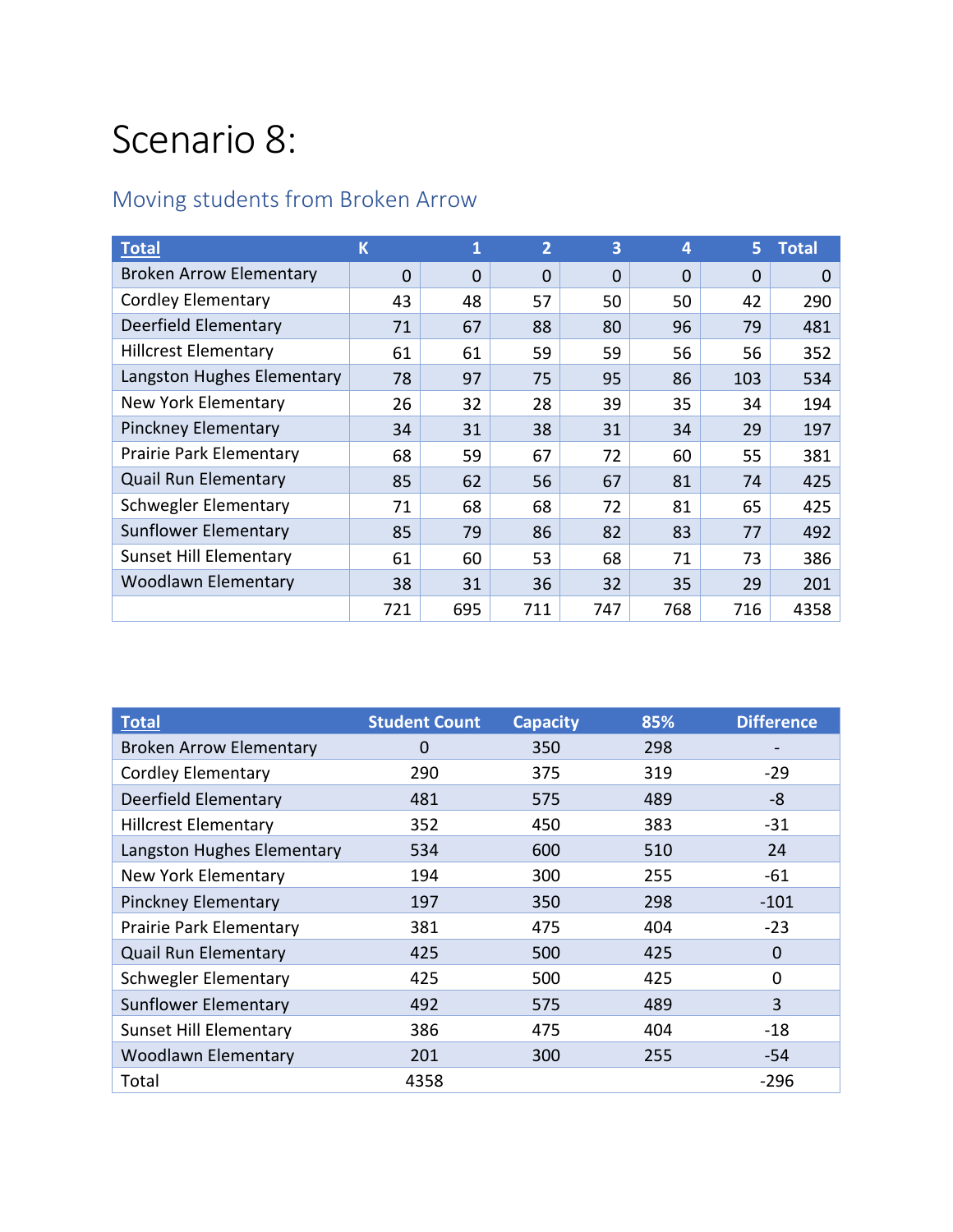| <b>ESOI</b>                    | K              |    | 2              | 3              | 4              | 5              | <b>Total</b>   |
|--------------------------------|----------------|----|----------------|----------------|----------------|----------------|----------------|
| <b>Broken Arrow Elementary</b> | $\Omega$       | 0  | $\Omega$       | 0              | $\Omega$       | $\Omega$       | $\Omega$       |
| <b>Cordley Elementary</b>      | 8              | 12 | 6              | 7              | 8              | $\overline{2}$ | 43             |
| Deerfield Elementary           | $\overline{4}$ | 4  | 5              | $\overline{2}$ | $\overline{2}$ | 3              | 20             |
| <b>Hillcrest Elementary</b>    | 23             | 30 | 22             | 25             | 33             | 22             | 155            |
| Langston Hughes Elementary     | 16             | 8  | 11             | 9              | 8              | 6              | 58             |
| New York Elementary            | 0              | 0  | 1              | O              | 0              | 1              | 2              |
| Pinckney Elementary            | 1              | 3  | $\overline{2}$ | 0              | $\Omega$       | $\Omega$       | 6              |
| Prairie Park Elementary        | 4              | 3  | 5              | $\overline{2}$ | 2              | 1              | 17             |
| <b>Quail Run Elementary</b>    | 1              | 6  | 2              | $\overline{2}$ | 6              | $\Omega$       | 17             |
| <b>Schwegler Elementary</b>    | 9              | 7  | 13             | 6              | 9              | 6              | 50             |
| Sunflower Elementary           | 7              | 10 | 9              | 7              | 9              | 3              | 45             |
| <b>Sunset Hill Elementary</b>  | 3              | 3  | 1              | 2              | 3              | 2              | 14             |
| <b>Woodlawn Elementary</b>     | 1              | 0  | 1              | 0              | $\Omega$       | $\Omega$       | $\overline{2}$ |
|                                | 77             | 86 | 78             | 62             | 80             | 46             | 429            |

| <b>SPED</b>                    | К              | 1  | $\overline{2}$ | 3        | 4        | 5.       | Total |
|--------------------------------|----------------|----|----------------|----------|----------|----------|-------|
| <b>Broken Arrow Elementary</b> | $\Omega$       | 0  | $\Omega$       | $\Omega$ | $\Omega$ | $\Omega$ | 0     |
| <b>Cordley Elementary</b>      | 7              | 2  | 9              | 11       | 9        | 6        | 44    |
| Deerfield Elementary           | $\overline{2}$ | 6  | 8              | 13       | 16       | 14       | 59    |
| <b>Hillcrest Elementary</b>    | 4              | 8  | 5              | 8        | 9        | 7        | 41    |
| Langston Hughes Elementary     | $\overline{2}$ | 10 | 7              | 15       | 15       | 8        | 57    |
| <b>New York Elementary</b>     | 2              | 3  | 4              | 8        | 10       | 6        | 33    |
| <b>Pinckney Elementary</b>     | 4              | 5  | 10             | 7        | 9        | 6        | 41    |
| Prairie Park Elementary        | 7              | 11 | 7              | 13       | 11       | 10       | 59    |
| <b>Quail Run Elementary</b>    | 11             | 4  | 6              | 7        | 17       | 10       | 55    |
| Schwegler Elementary           | 4              | 6  | 9              | 15       | 16       | 10       | 60    |
| <b>Sunflower Elementary</b>    | 12             | 7  | 10             | 15       | 12       | 12       | 68    |
| <b>Sunset Hill Elementary</b>  | 3              | 6  | 11             | 7        | 10       | 8        | 45    |
| <b>Woodlawn Elementary</b>     | 5              | 4  | 2              | 10       | 7        | 4        | 32    |
|                                | 63             | 72 | 88             | 129      | 141      | 101      | 594   |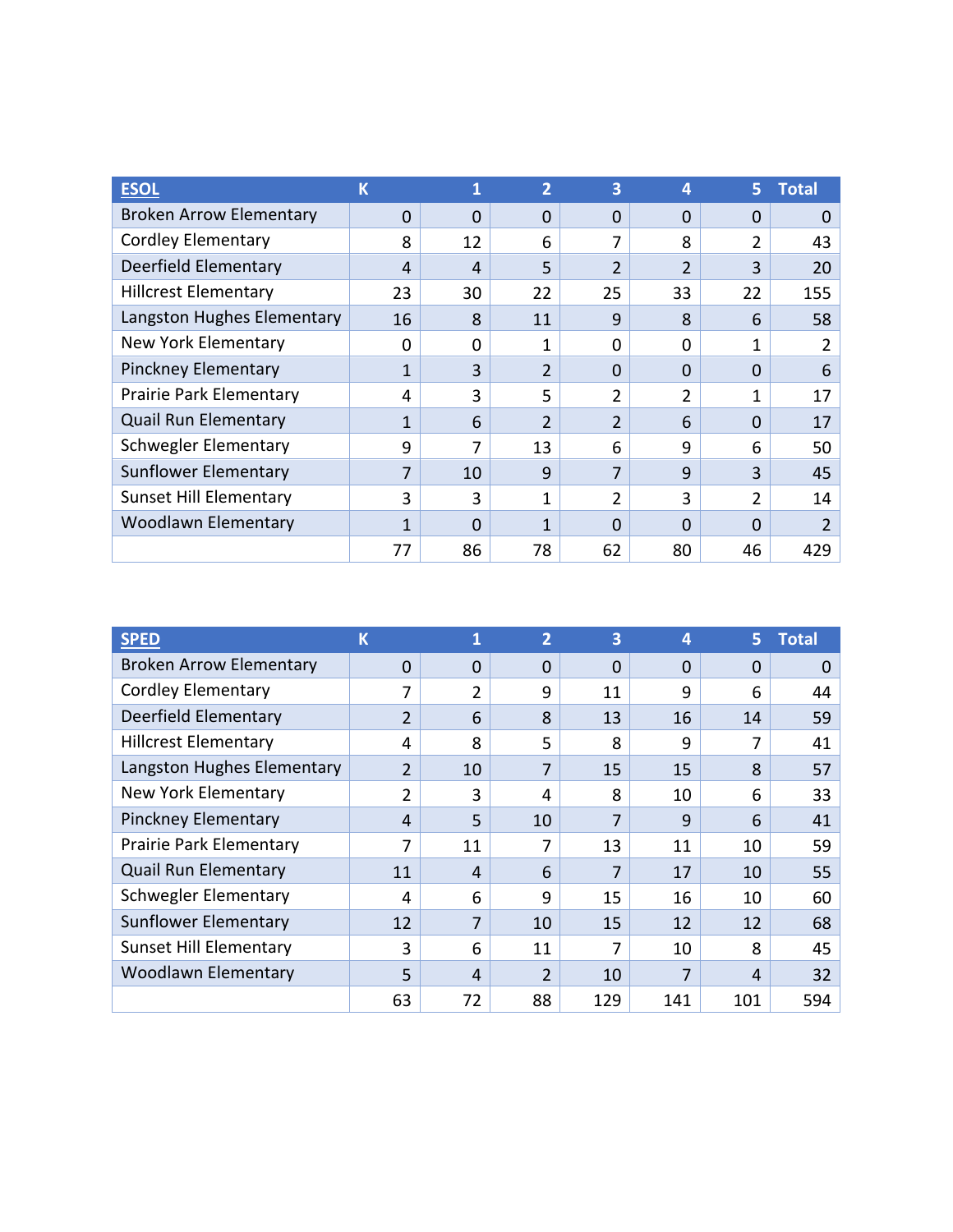| <b>F/R Lunch</b>               | K        | 1        | $\overline{2}$ | 3        | 4        | 5.          | <b>Total</b> |
|--------------------------------|----------|----------|----------------|----------|----------|-------------|--------------|
| <b>Broken Arrow Elementary</b> | $\Omega$ | $\Omega$ | $\Omega$       | $\Omega$ | $\Omega$ | $\mathbf 0$ | $\Omega$     |
| <b>Cordley Elementary</b>      | 14       | 16       | 18             | 19       | 21       | 14          | 102          |
| Deerfield Elementary           | 11       | 8        | 14             | 16       | 20       | 13          | 82           |
| <b>Hillcrest Elementary</b>    | 25       | 32       | 22             | 25       | 27       | 27          | 158          |
| Langston Hughes Elementary     | 9        | 10       | 15             | 7        | 11       | 12          | 64           |
| New York Elementary            | 12       | 16       | 13             | 20       | 16       | 14          | 91           |
| <b>Pinckney Elementary</b>     | 14       | 14       | 16             | 18       | 13       | 14          | 89           |
| <b>Prairie Park Elementary</b> | 32       | 23       | 23             | 36       | 27       | 20          | 161          |
| <b>Quail Run Elementary</b>    | 11       | 11       | 13             | 11       | 13       | 10          | 69           |
| Schwegler Elementary           | 27       | 31       | 32             | 33       | 40       | 28          | 191          |
| Sunflower Elementary           | 27       | 20       | 20             | 27       | 25       | 29          | 148          |
| <b>Sunset Hill Elementary</b>  | 19       | 25       | 16             | 22       | 22       | 26          | 130          |
| <b>Woodlawn Elementary</b>     | 15       | 11       | 16             | 14       | 13       | 8           | 77           |
|                                | 216      | 217      | 218            | 248      | 248      | 215         | 1362         |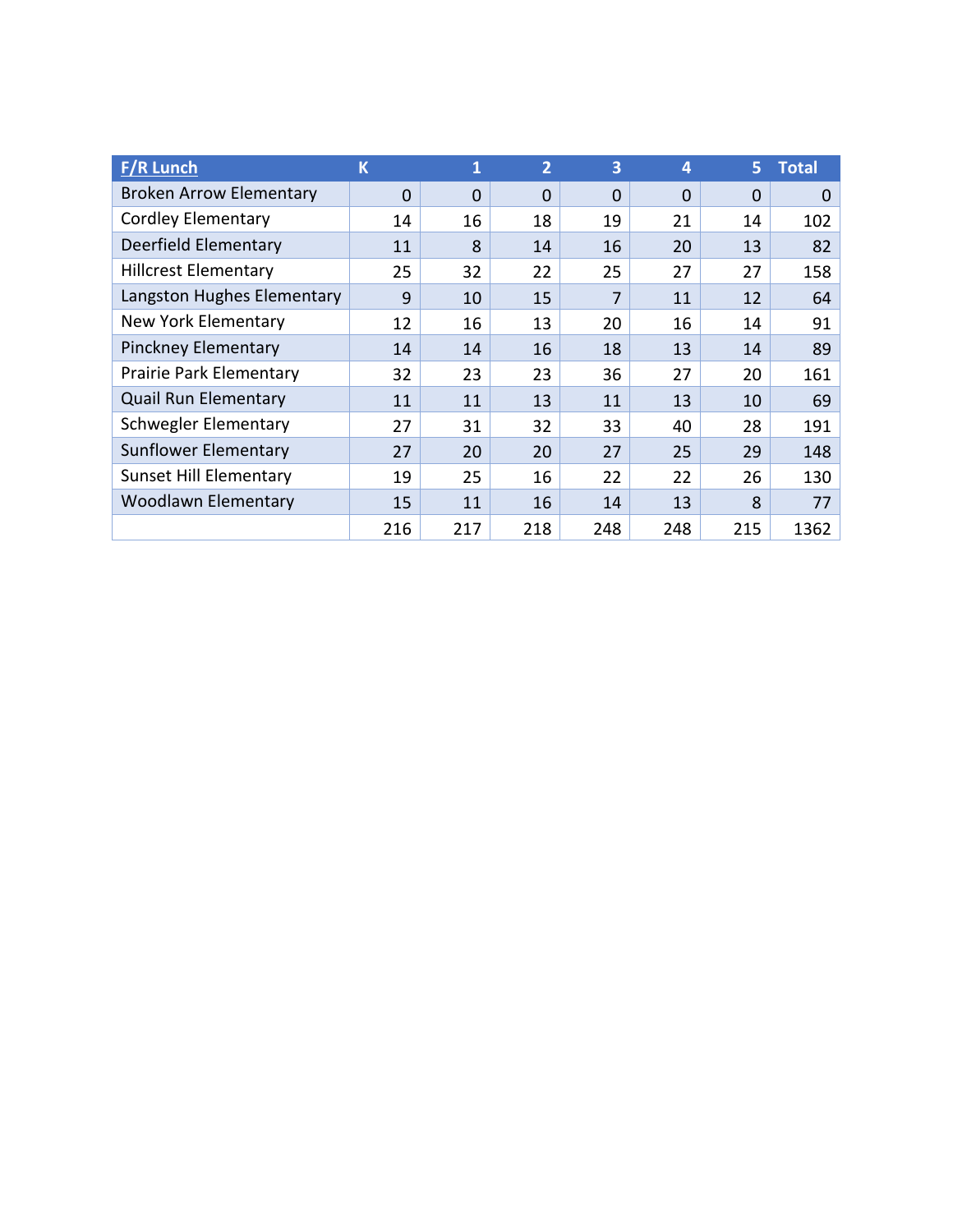## Scenario 9:

#### Moving students from Woodlawn

| Total                          | $\overline{\mathsf{K}}$ | 1        | $\overline{2}$ | 3   | 4        | 5           | <b>Total</b> |
|--------------------------------|-------------------------|----------|----------------|-----|----------|-------------|--------------|
| <b>Broken Arrow Elementary</b> | 47                      | 45       | 36             | 44  | 48       | 43          | 263          |
| <b>Cordley Elementary</b>      | 44                      | 52       | 61             | 57  | 52       | 50          | 316          |
| Deerfield Elementary           | 69                      | 67       | 84             | 78  | 93       | 76          | 467          |
| <b>Hillcrest Elementary</b>    | 61                      | 61       | 59             | 58  | 56       | 56          | 351          |
| Langston Hughes Elementary     | 65                      | 83       | 58             | 80  | 70       | 85          | 441          |
| New York Elementary            | 38                      | 40       | 34             | 43  | 47       | 38          | 240          |
| <b>Pinckney Elementary</b>     | 54                      | 49       | 60             | 50  | 53       | 43          | 309          |
| <b>Prairie Park Elementary</b> | 70                      | 59       | 69             | 73  | 59       | 55          | 385          |
| <b>Quail Run Elementary</b>    | 77                      | 60       | 67             | 71  | 75       | 75          | 425          |
| Schwegler Elementary           | 51                      | 44       | 67             | 43  | 50       | 43          | 298          |
| Sunflower Elementary           | 84                      | 75       | 63             | 82  | 94       | 79          | 477          |
| <b>Sunset Hill Elementary</b>  | 61                      | 60       | 53             | 68  | 71       | 73          | 386          |
| <b>Woodlawn Elementary</b>     | 0                       | $\Omega$ | $\mathbf 0$    | 0   | $\Omega$ | $\mathbf 0$ | $\Omega$     |
|                                | 721                     | 695      | 711            | 747 | 768      | 716         | 4358         |

| <b>Total</b>                   | <b>Student Count</b> | <b>Capacity</b> | 85% | <b>Difference</b>        |
|--------------------------------|----------------------|-----------------|-----|--------------------------|
| <b>Broken Arrow Elementary</b> | 263                  | 350             | 298 | $-35$                    |
| <b>Cordley Elementary</b>      | 316                  | 375             | 319 | $-3$                     |
| Deerfield Elementary           | 467                  | 575             | 489 | $-22$                    |
| <b>Hillcrest Elementary</b>    | 351                  | 450             | 383 | $-32$                    |
| Langston Hughes Elementary     | 441                  | 600             | 510 | $-69$                    |
| New York Elementary            | 240                  | 300             | 255 | $-15$                    |
| <b>Pinckney Elementary</b>     | 309                  | 350             | 298 | 12                       |
| Prairie Park Elementary        | 385                  | 475             | 404 | $-19$                    |
| <b>Quail Run Elementary</b>    | 425                  | 500             | 425 | $\mathbf 0$              |
| Schwegler Elementary           | 298                  | 500             | 425 | $-127$                   |
| Sunflower Elementary           | 477                  | 575             | 489 | $-12$                    |
| <b>Sunset Hill Elementary</b>  | 386                  | 475             | 404 | $-18$                    |
| <b>Woodlawn Elementary</b>     | 0                    | 300             | 255 | $\overline{\phantom{a}}$ |
| Total                          | 4358                 |                 |     | $-304$                   |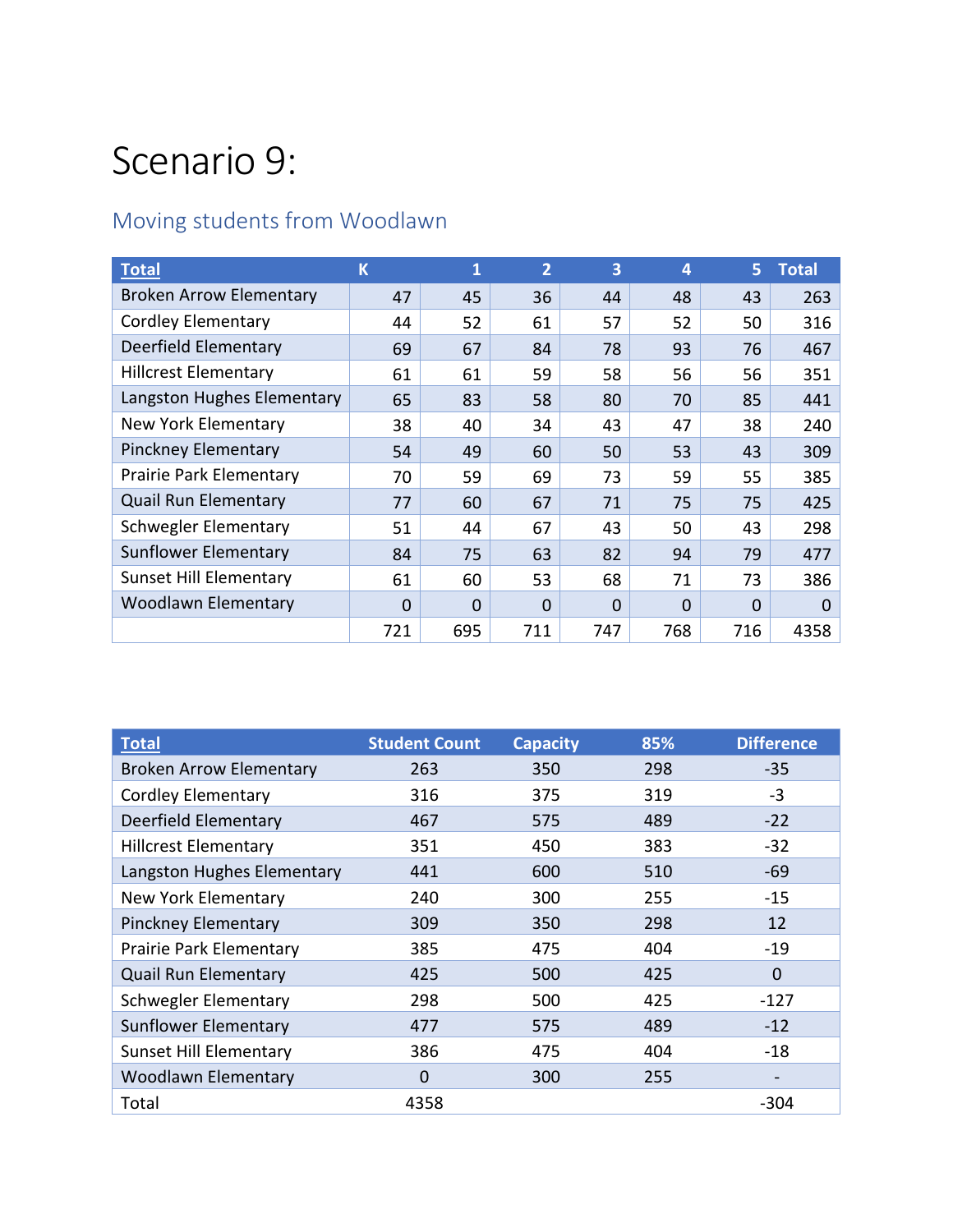| <b>ESOI</b>                    | К  | 1        | $\overline{2}$ | 3              | 4                     | 5.             | <b>Total</b> |
|--------------------------------|----|----------|----------------|----------------|-----------------------|----------------|--------------|
| <b>Broken Arrow Elementary</b> | 3  | $\Omega$ | $\mathbf{1}$   | 1              | $\mathfrak{D}$        | 1              | 8            |
| <b>Cordley Elementary</b>      | 8  | 12       | 6              | 7              | 8                     | $\overline{2}$ | 43           |
| Deerfield Elementary           | 4  | 4        | 5              | $\overline{2}$ | $\overline{2}$        | 3              | 20           |
| <b>Hillcrest Elementary</b>    | 23 | 30       | 22             | 25             | 33                    | 22             | 155          |
| Langston Hughes Elementary     | 14 |          | 11             | 8              | $\mathsf{\mathsf{R}}$ | 4              | 52           |
| New York Elementary            | 0  | O        | 1              | $\Omega$       | O                     | 1              | 2            |
| <b>Pinckney Elementary</b>     | 2  | 3        | 3              | $\Omega$       | $\Omega$              | $\Omega$       | 8            |
| Prairie Park Elementary        | 4  | 3        | 5              | 2              | $\mathbf{1}$          | 1              | 16           |
| <b>Quail Run Elementary</b>    | 2  | 4        | 1              | 3              | 1                     | 2              | 13           |
| Schwegler Elementary           | 8  | 12       | 14             | 6              | 11                    | 7              | 58           |
| <b>Sunflower Elementary</b>    | 6  | 8        | 8              | 6              | 11                    | 1              | 40           |
| <b>Sunset Hill Elementary</b>  | 3  | 3        | 1              | 2              | 3                     | 2              | 14           |
| <b>Woodlawn Elementary</b>     | 0  | O        | 0              | $\Omega$       | $\Omega$              | 0              | 0            |
|                                | 77 | 86       | 78             | 62             | 80                    | 46             | 429          |

| <b>SPED</b>                    | К              | 1  | $\overline{2}$ | 3   | 4        | 5.  | <b>Total</b> |
|--------------------------------|----------------|----|----------------|-----|----------|-----|--------------|
| <b>Broken Arrow Elementary</b> | 2              | 1  | 5              | 7   | 10       | 5   | 30           |
| <b>Cordley Elementary</b>      | 6              | 2  | 9              | 13  | 9        | 7   | 46           |
| Deerfield Elementary           | $\overline{2}$ | 6  | 8              | 13  | 15       | 14  | 58           |
| <b>Hillcrest Elementary</b>    | 4              | 8  | 5              | 7   | 9        | 7   | 40           |
| Langston Hughes Elementary     | $\Omega$       | 8  | 5              | 13  | 13       | 7   | 46           |
| <b>New York Elementary</b>     | 4              | 5  | 5              | 10  | 12       | 6   | 42           |
| <b>Pinckney Elementary</b>     | 6              | 7  | 11             | 13  | 12       | 8   | 57           |
| Prairie Park Elementary        | 8              | 11 | 7              | 13  | 11       | 10  | 60           |
| <b>Quail Run Elementary</b>    | 12             | 6  | 6              | 8   | 12       | 8   | 52           |
| <b>Schwegler Elementary</b>    | 4              | 5  | 9              | 10  | 10       | 7   | 45           |
| <b>Sunflower Elementary</b>    | 12             | 7  | 7              | 15  | 18       | 14  | 73           |
| <b>Sunset Hill Elementary</b>  | 3              | 6  | 11             | 7   | 10       | 8   | 45           |
| <b>Woodlawn Elementary</b>     | 0              | 0  | 0              | 0   | $\Omega$ | 0   | 0            |
|                                | 63             | 72 | 88             | 129 | 141      | 101 | 594          |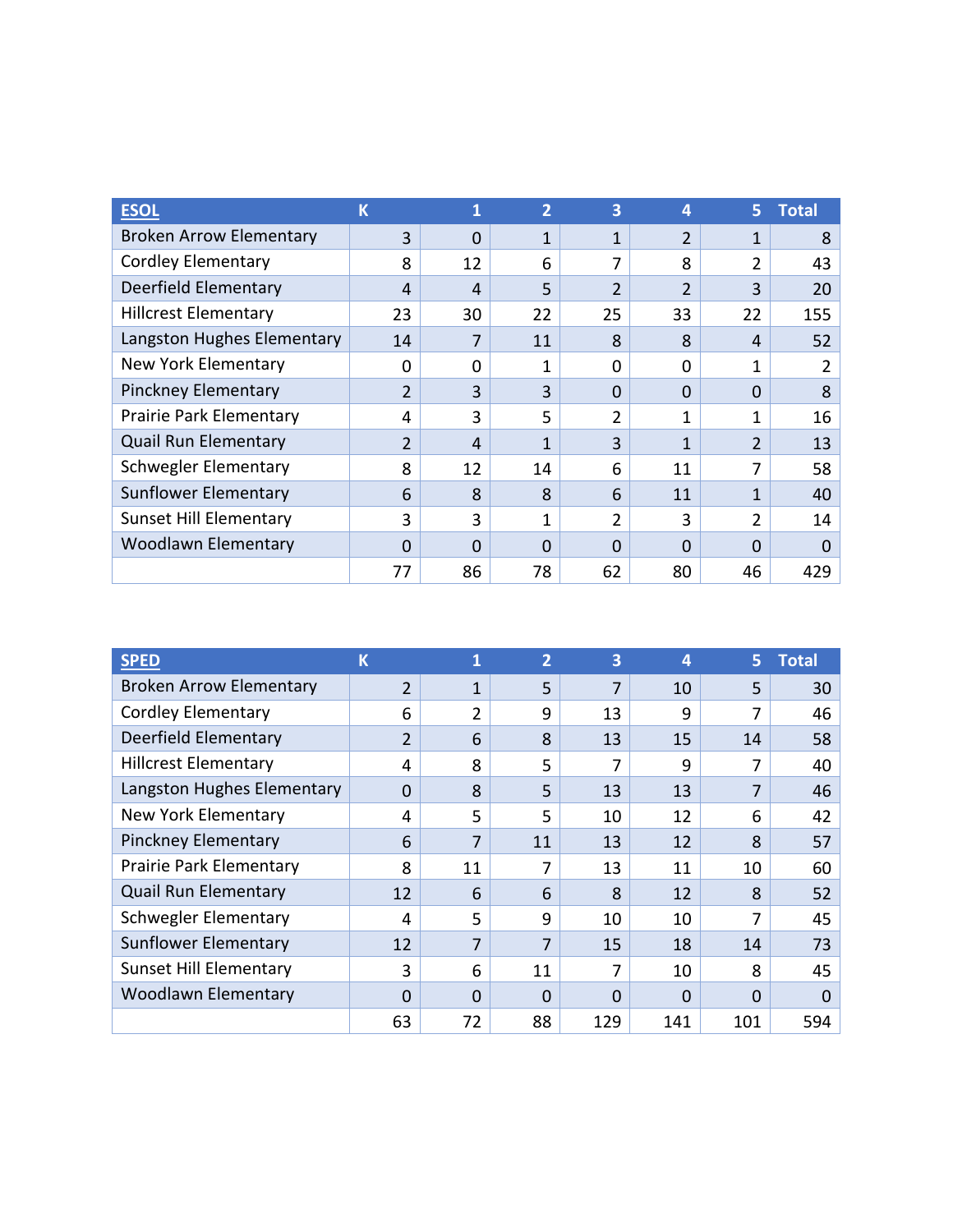| <b>F/R Lunch</b>               | K        | 1        | $\overline{2}$ | 3        | $\boldsymbol{4}$ | 5.       | <b>Total</b> |
|--------------------------------|----------|----------|----------------|----------|------------------|----------|--------------|
| <b>Broken Arrow Elementary</b> | 18       | 18       | 15             | 16       | 23               | 14       | 104          |
| <b>Cordley Elementary</b>      | 14       | 17       | 21             | 22       | 22               | 18       | 114          |
| Deerfield Elementary           | 11       | 8        | 14             | 16       | 20               | 13       | 82           |
| <b>Hillcrest Elementary</b>    | 25       | 32       | 22             | 24       | 27               | 27       | 157          |
| Langston Hughes Elementary     | 7        | 6        | 9              | 5.       | 9                | 8        | 44           |
| New York Elementary            | 19       | 20       | 17             | 21       | 25               | 13       | 115          |
| <b>Pinckney Elementary</b>     | 19       | 20       | 22             | 27       | 16               | 18       | 122          |
| Prairie Park Elementary        | 34       | 23       | 25             | 37       | 26               | 20       | 165          |
| <b>Quail Run Elementary</b>    | 9        | 13       | 16             | 11       | 13               | 13       | 75           |
| Schwegler Elementary           | 18       | 18       | 25             | 18       | 22               | 25       | 126          |
| <b>Sunflower Elementary</b>    | 23       | 17       | 16             | 29       | 23               | 20       | 128          |
| <b>Sunset Hill Elementary</b>  | 19       | 25       | 16             | 22       | 22               | 26       | 130          |
| <b>Woodlawn Elementary</b>     | $\Omega$ | $\Omega$ | $\mathbf 0$    | $\Omega$ | $\Omega$         | $\Omega$ | $\Omega$     |
|                                | 216      | 217      | 218            | 248      | 248              | 215      | 1362         |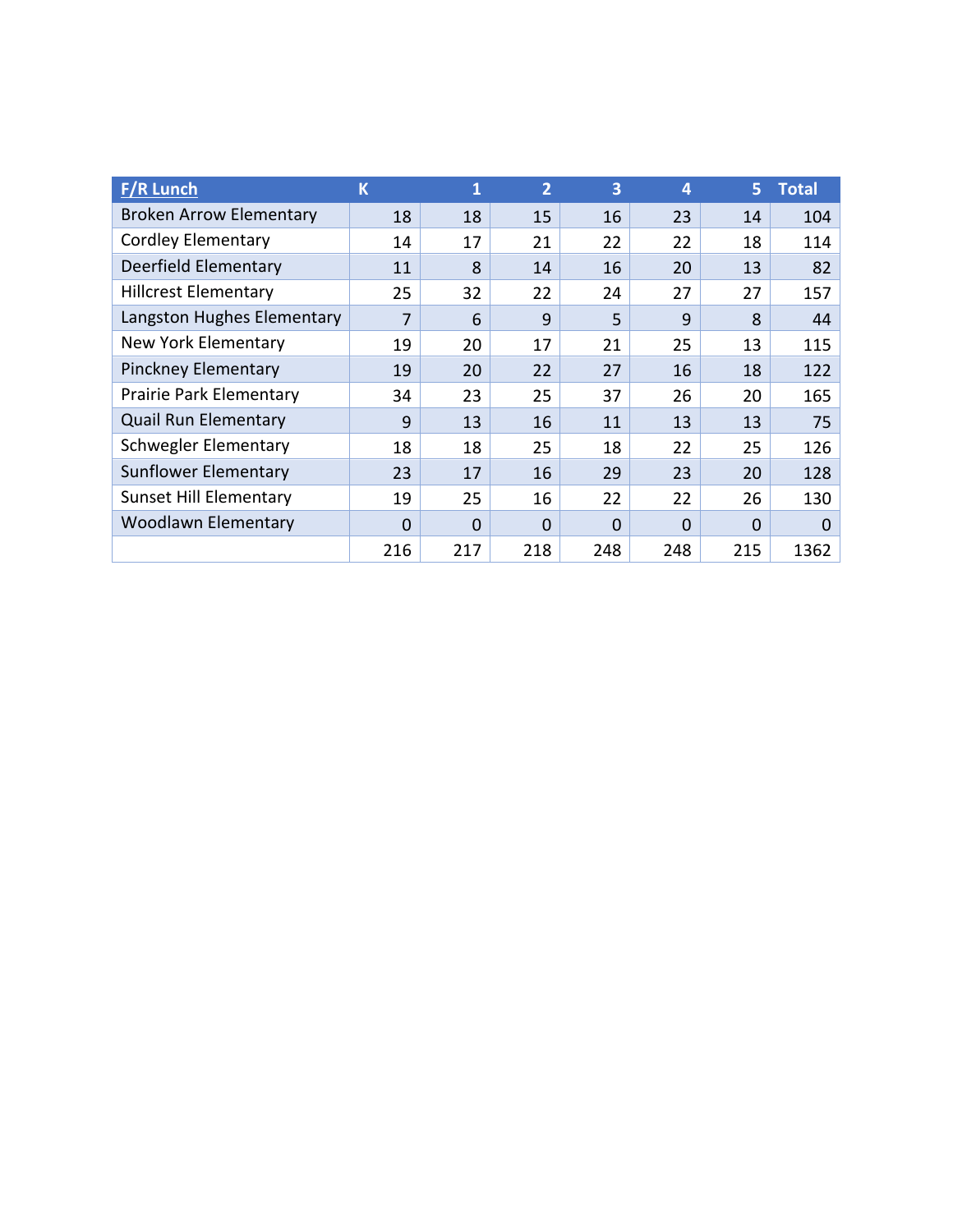## Scenario 10:

#### Moving students from Pinckney

| <b>Total</b>                   | K   | 1        | $\overline{2}$ | 3        | 4        | 5.  | <b>Total</b> |
|--------------------------------|-----|----------|----------------|----------|----------|-----|--------------|
| <b>Broken Arrow Elementary</b> | 46  | 45       | 35             | 44       | 48       | 42  | 260          |
| <b>Cordley Elementary</b>      | 42  | 48       | 59             | 50       | 49       | 43  | 291          |
| Deerfield Elementary           | 76  | 77       | 91             | 84       | 100      | 82  | 510          |
| <b>Hillcrest Elementary</b>    | 63  | 65       | 63             | 65       | 70       | 55  | 381          |
| Langston Hughes Elementary     | 65  | 83       | 58             | 80       | 70       | 85  | 441          |
| New York Elementary            | 29  | 33       | 36             | 46       | 37       | 40  | 221          |
| <b>Pinckney Elementary</b>     | 0   | $\Omega$ | 0              | $\Omega$ | $\Omega$ | 0   | $\Omega$     |
| <b>Prairie Park Elementary</b> | 67  | 60       | 67             | 72       | 59       | 55  | 380          |
| <b>Quail Run Elementary</b>    | 77  | 60       | 67             | 70       | 75       | 76  | 425          |
| Schwegler Elementary           | 52  | 45       | 67             | 44       | 50       | 43  | 301          |
| Sunflower Elementary           | 86  | 75       | 63             | 83       | 94       | 78  | 479          |
| <b>Sunset Hill Elementary</b>  | 71  | 67       | 60             | 71       | 74       | 78  | 421          |
| <b>Woodlawn Elementary</b>     | 47  | 37       | 45             | 38       | 42       | 39  | 248          |
|                                | 721 | 695      | 711            | 747      | 768      | 716 | 4358         |

| Total                          | <b>Student Count</b> | <b>Capacity</b> | 85% | <b>Difference</b>        |
|--------------------------------|----------------------|-----------------|-----|--------------------------|
| <b>Broken Arrow Elementary</b> | 260                  | 350             | 298 | $-38$                    |
| <b>Cordley Elementary</b>      | 291                  | 375             | 319 | $-28$                    |
| Deerfield Elementary           | 510                  | 575             | 489 | 21                       |
| <b>Hillcrest Elementary</b>    | 381                  | 450             | 383 | $-2$                     |
| Langston Hughes Elementary     | 441                  | 600             | 510 | $-69$                    |
| New York Elementary            | 221                  | 300             | 255 | $-34$                    |
| <b>Pinckney Elementary</b>     | 0                    | 350             | 298 | $\overline{\phantom{0}}$ |
| Prairie Park Elementary        | 380                  | 475             | 404 | $-24$                    |
| <b>Quail Run Elementary</b>    | 425                  | 500             | 425 | 0                        |
| Schwegler Elementary           | 301                  | 500             | 425 | $-124$                   |
| Sunflower Elementary           | 479                  | 575             | 489 | $-10$                    |
| <b>Sunset Hill Elementary</b>  | 421                  | 475             | 404 | 17                       |
| <b>Woodlawn Elementary</b>     | 248                  | 300             | 255 | $-7$                     |
| Total                          | 4358                 |                 |     | $-258$                   |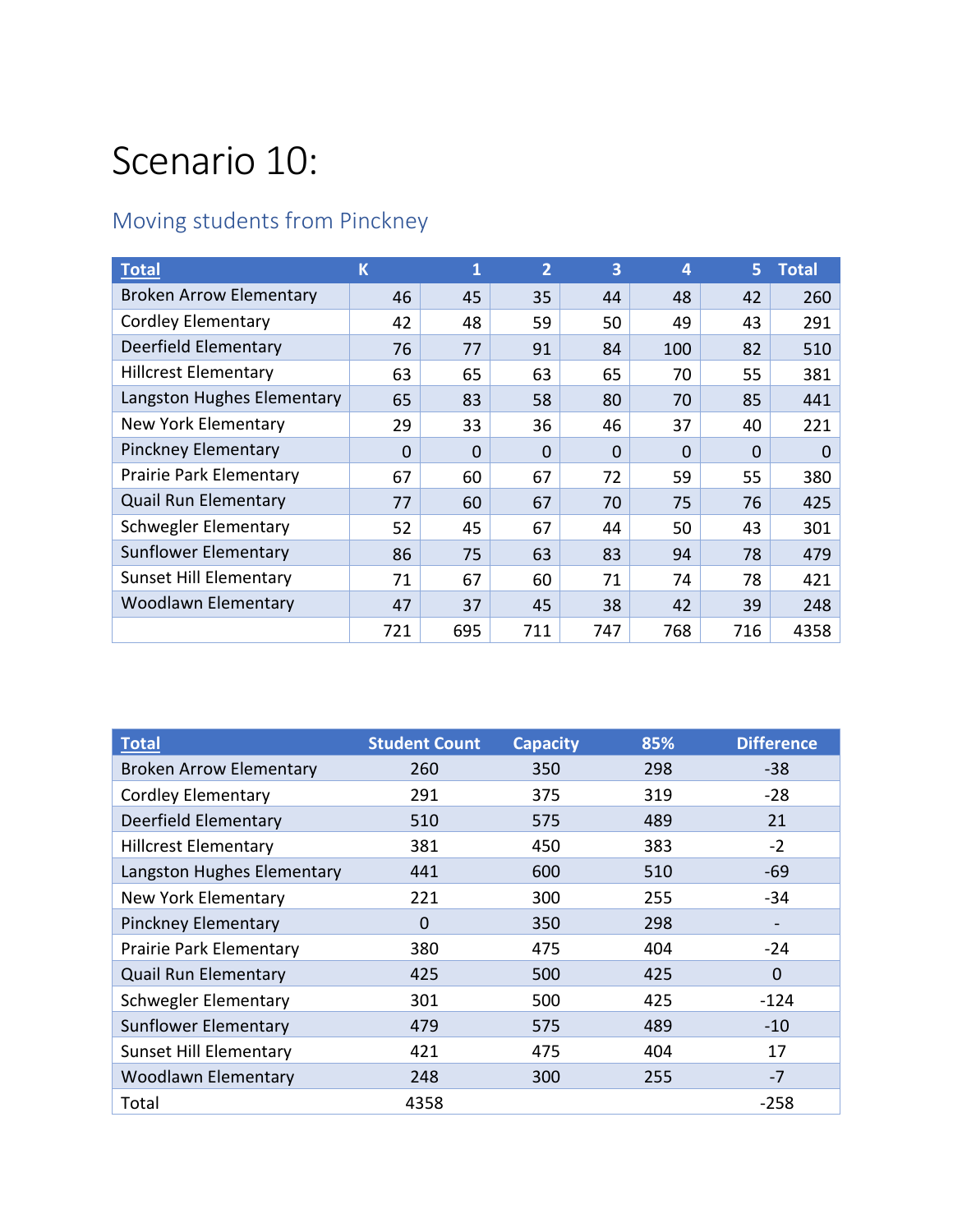| <b>ESOI</b>                    | К            | 1              | $\overline{2}$ | 3              | 4                     | 5.             | <b>Total</b> |
|--------------------------------|--------------|----------------|----------------|----------------|-----------------------|----------------|--------------|
| <b>Broken Arrow Elementary</b> | 3            | $\Omega$       | $\mathbf{1}$   | 1              | $\mathfrak{D}$        | 1              | 8            |
| <b>Cordley Elementary</b>      | 8            | 12             | 6              | 7              | 8                     | $\overline{2}$ | 43           |
| Deerfield Elementary           | 5            | 5              | 7              | $\overline{2}$ | $\overline{2}$        | 3              | 24           |
| <b>Hillcrest Elementary</b>    | 23           | 30             | 22             | 25             | 33                    | 22             | 155          |
| Langston Hughes Elementary     | 14           |                | 11             | 8              | $\mathsf{\mathsf{R}}$ | 4              | 52           |
| New York Elementary            | 0            | O              | 1              | 0              | O                     | 1              | 2            |
| <b>Pinckney Elementary</b>     | $\Omega$     | $\Omega$       | $\Omega$       | $\Omega$       | $\Omega$              | $\Omega$       | 0            |
| Prairie Park Elementary        | 4            | 3              | 5              | 2              | $\mathbf{1}$          | 1              | 16           |
| <b>Quail Run Elementary</b>    | 2            | 4              | 1              | 3              | 1                     | 2              | 13           |
| Schwegler Elementary           | 8            | 12             | 14             | 6              | 11                    | 7              | 58           |
| <b>Sunflower Elementary</b>    | 6            | 8              | 8              | 6              | 11                    | 1              | 40           |
| <b>Sunset Hill Elementary</b>  | 3            | 3              | 1              | 2              | 3                     | 2              | 14           |
| <b>Woodlawn Elementary</b>     | $\mathbf{1}$ | $\mathfrak{p}$ | 1              | $\Omega$       | $\Omega$              | 0              | 4            |
|                                | 77           | 86             | 78             | 62             | 80                    | 46             | 429          |

| <b>SPED</b>                    | ιK       | 1              | $\overline{2}$ | 3        | 4        | 5.       | <b>Total</b> |
|--------------------------------|----------|----------------|----------------|----------|----------|----------|--------------|
| <b>Broken Arrow Elementary</b> | 2        | 1              | 5              | 7        | 10       | 5        | 30           |
| <b>Cordley Elementary</b>      | 6        | $\mathfrak{p}$ | 9              | 11       | 8        | 6        | 42           |
| Deerfield Elementary           | 3        | 9              | 11             | 14       | 17       | 17       | 71           |
| <b>Hillcrest Elementary</b>    | 6        | 9              | 6              | 8        | 12       | 8        | 49           |
| Langston Hughes Elementary     | $\Omega$ | 8              | 5              | 13       | 13       | 7        | 46           |
| <b>New York Elementary</b>     | 3        | 3              | 6              | 9        | 9        | 6        | 36           |
| <b>Pinckney Elementary</b>     | $\Omega$ | $\Omega$       | $\Omega$       | $\Omega$ | $\Omega$ | $\Omega$ | 0            |
| Prairie Park Elementary        | 7        | 11             | 7              | 13       | 11       | 10       | 59           |
| <b>Quail Run Elementary</b>    | 12       | 6              | 7              | 8        | 12       | 8        | 53           |
| <b>Schwegler Elementary</b>    | 4        | 5              | 9              | 10       | 10       | 7        | 45           |
| <b>Sunflower Elementary</b>    | 12       | 7              | 7              | 16       | 18       | 13       | 73           |
| <b>Sunset Hill Elementary</b>  | 3        | 6              | 12             | 8        | 11       | 9        | 49           |
| <b>Woodlawn Elementary</b>     | 5        | 5              | 4              | 12       | 10       | 5        | 41           |
|                                | 63       | 72             | 88             | 129      | 141      | 101      | 594          |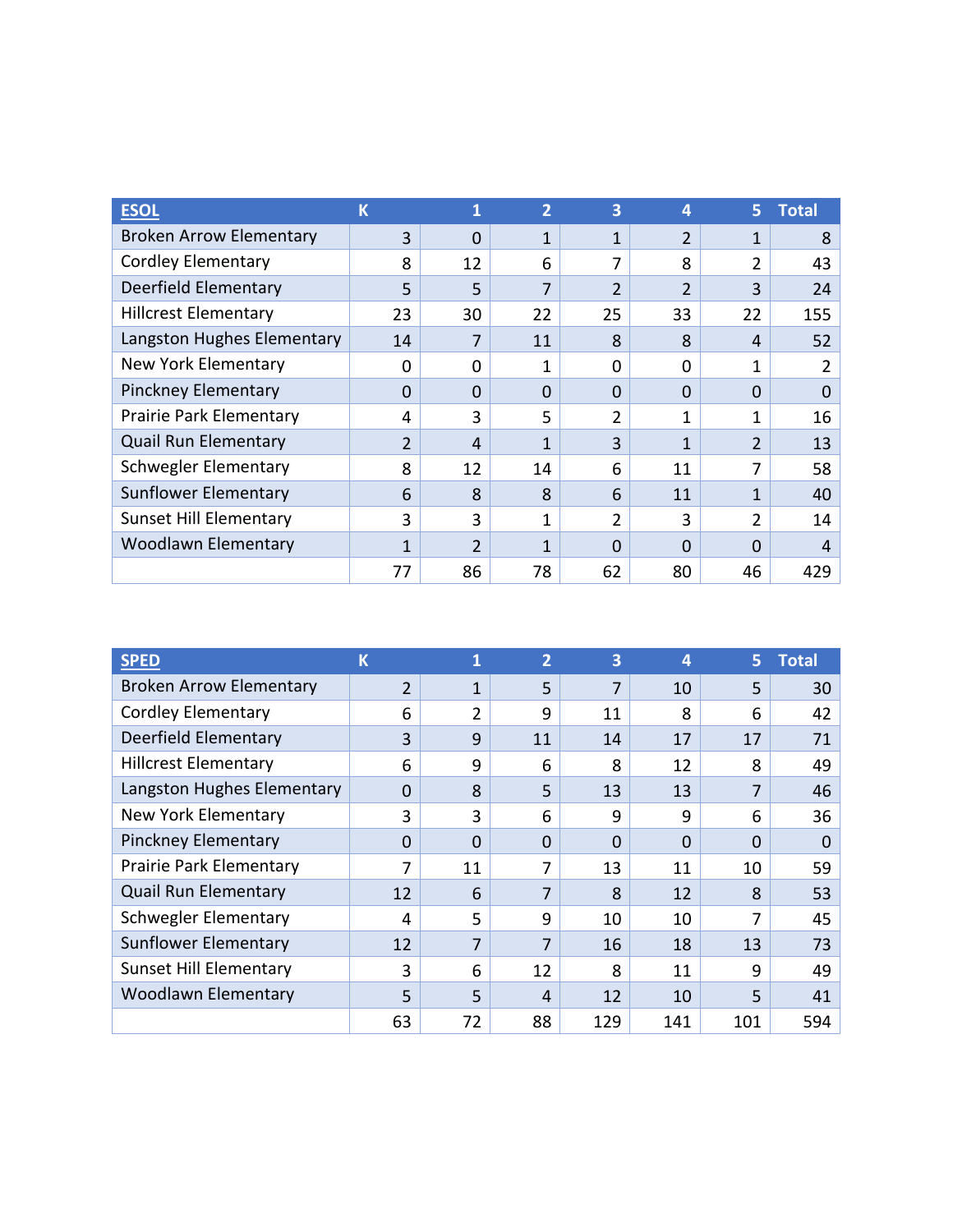| <b>F/R Lunch</b>               | K        | 1        | $\overline{2}$ | 3        | $\boldsymbol{4}$ | 5.       | <b>Total</b> |
|--------------------------------|----------|----------|----------------|----------|------------------|----------|--------------|
| <b>Broken Arrow Elementary</b> | 17       | 18       | 14             | 16       | 23               | 14       | 102          |
| <b>Cordley Elementary</b>      | 14       | 16       | 20             | 19       | 21               | 15       | 105          |
| Deerfield Elementary           | 16       | 15       | 19             | 20       | 27               | 16       | 113          |
| <b>Hillcrest Elementary</b>    | 23       | 33       | 25             | 31       | 30               | 27       | 169          |
| Langston Hughes Elementary     | 7        | 6        | 9              | 5.       | 9                | 8        | 44           |
| New York Elementary            | 13       | 16       | 15             | 24       | 17               | 19       | 104          |
| <b>Pinckney Elementary</b>     | $\Omega$ | $\Omega$ | $\Omega$       | $\Omega$ | $\Omega$         | $\Omega$ | $\Omega$     |
| Prairie Park Elementary        | 32       | 23       | 23             | 36       | 26               | 20       | 160          |
| <b>Quail Run Elementary</b>    | 9        | 13       | 17             | 11       | 13               | 14       | 77           |
| Schwegler Elementary           | 18       | 18       | 25             | 18       | 22               | 25       | 126          |
| <b>Sunflower Elementary</b>    | 23       | 17       | 16             | 29       | 23               | 19       | 127          |
| <b>Sunset Hill Elementary</b>  | 24       | 29       | 18             | 22       | 23               | 29       | 145          |
| <b>Woodlawn Elementary</b>     | 20       | 13       | 17             | 17       | 14               | 9        | 90           |
|                                | 216      | 217      | 218            | 248      | 248              | 215      | 1362         |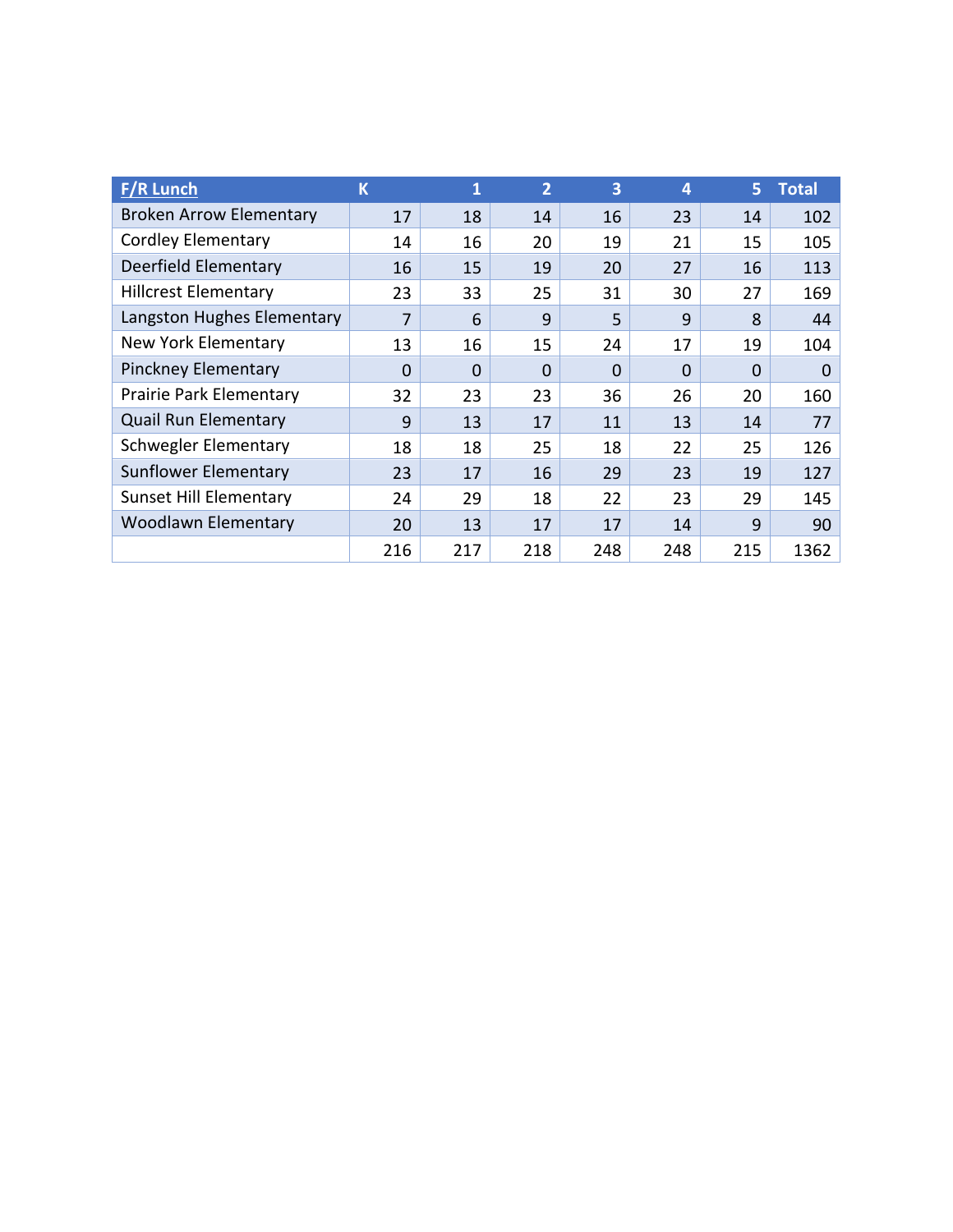## Scenario 11:

#### Moving students from New York

| <b>Total</b>                   | K   | 1   | $\overline{2}$ | 3        | 4        | 5.  | <b>Total</b> |
|--------------------------------|-----|-----|----------------|----------|----------|-----|--------------|
| <b>Broken Arrow Elementary</b> | 46  | 45  | 35             | 44       | 48       | 42  | 260          |
| <b>Cordley Elementary</b>      | 49  | 56  | 64             | 58       | 56       | 50  | 333          |
| Deerfield Elementary           | 69  | 67  | 84             | 78       | 93       | 76  | 467          |
| <b>Hillcrest Elementary</b>    | 61  | 61  | 59             | 58       | 56       | 55  | 350          |
| Langston Hughes Elementary     | 65  | 83  | 58             | 80       | 70       | 85  | 441          |
| New York Elementary            | 0   | 0   | 0              | $\Omega$ | $\Omega$ | 0   | 0            |
| <b>Pinckney Elementary</b>     | 48  | 50  | 55             | 54       | 56       | 49  | 312          |
| <b>Prairie Park Elementary</b> | 69  | 60  | 68             | 72       | 60       | 56  | 385          |
| <b>Quail Run Elementary</b>    | 77  | 60  | 66             | 70       | 75       | 75  | 423          |
| Schwegler Elementary           | 54  | 48  | 70             | 50       | 53       | 47  | 322          |
| Sunflower Elementary           | 84  | 74  | 63             | 83       | 94       | 78  | 476          |
| <b>Sunset Hill Elementary</b>  | 61  | 60  | 53             | 68       | 71       | 74  | 387          |
| <b>Woodlawn Elementary</b>     | 38  | 31  | 36             | 32       | 36       | 29  | 202          |
|                                | 721 | 695 | 711            | 747      | 768      | 716 | 4358         |

| <b>Total</b>                   | <b>Student Count</b> | <b>Capacity</b> | 85% | <b>Difference</b> |
|--------------------------------|----------------------|-----------------|-----|-------------------|
| <b>Broken Arrow Elementary</b> | 260                  | 350             | 298 | $-38$             |
| <b>Cordley Elementary</b>      | 333                  | 375             | 319 | 14                |
| Deerfield Elementary           | 467                  | 575             | 489 | $-22$             |
| <b>Hillcrest Elementary</b>    | 350                  | 450             | 383 | $-33$             |
| Langston Hughes Elementary     | 441                  | 600             | 510 | $-69$             |
| New York Elementary            | 0                    | 300             | 255 |                   |
| <b>Pinckney Elementary</b>     | 312                  | 350             | 298 | 15                |
| <b>Prairie Park Elementary</b> | 385                  | 475             | 404 | $-19$             |
| <b>Quail Run Elementary</b>    | 423                  | 500             | 425 | $-2$              |
| Schwegler Elementary           | 322                  | 500             | 425 | $-103$            |
| Sunflower Elementary           | 476                  | 575             | 489 | $-13$             |
| <b>Sunset Hill Elementary</b>  | 387                  | 475             | 404 | $-17$             |
| <b>Woodlawn Elementary</b>     | 202                  | 300             | 255 | $-53$             |
| Total                          | 4358                 |                 |     | $-301$            |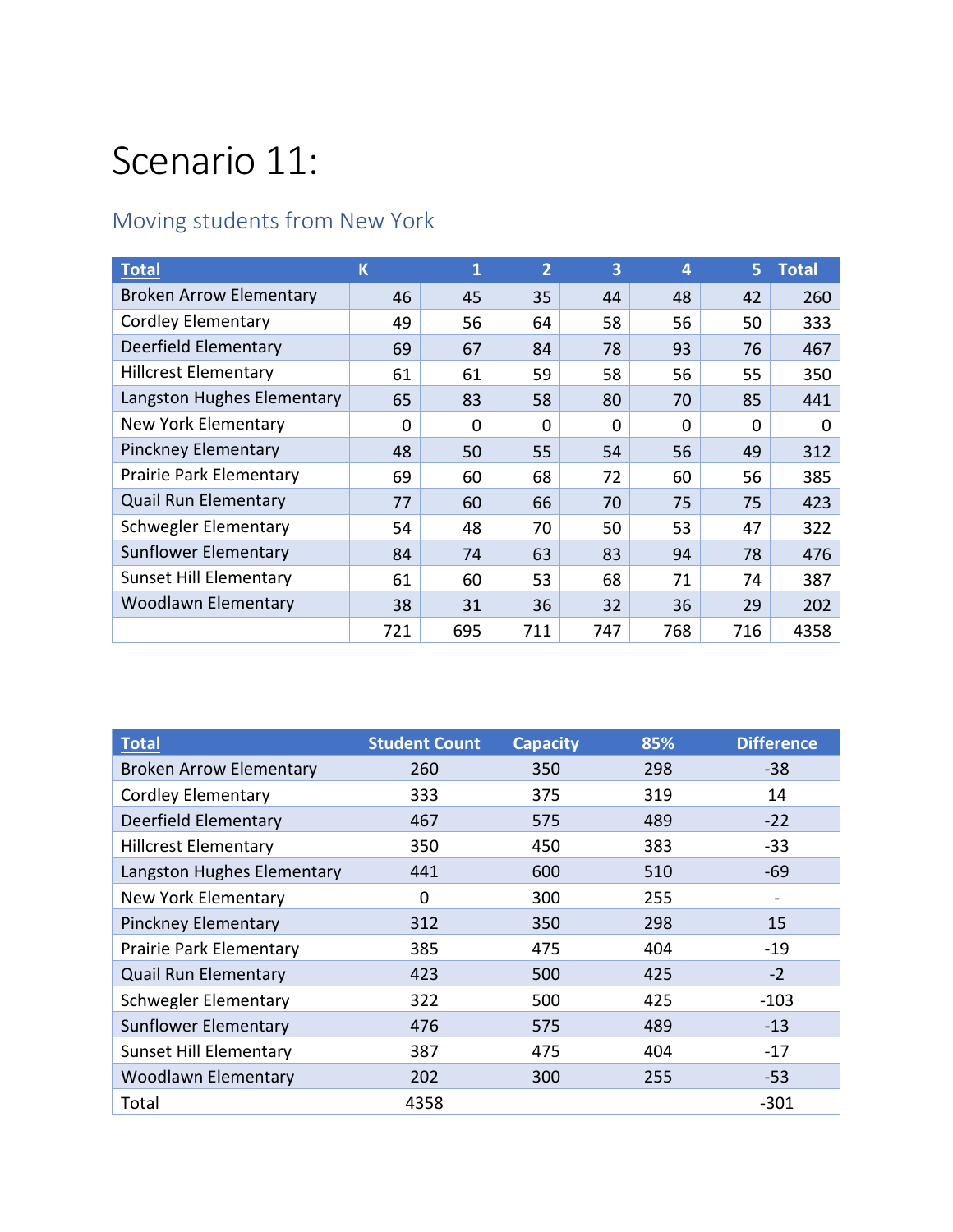| <b>ESOI</b>                    | K              |    | $\overline{2}$ | 3              | 4                     | 5.             | <b>Total</b>   |
|--------------------------------|----------------|----|----------------|----------------|-----------------------|----------------|----------------|
| <b>Broken Arrow Elementary</b> | 3              | O  | 1              | 1              | $\overline{2}$        | 1              | 8              |
| <b>Cordley Elementary</b>      | 8              | 11 | 6              | 7              | $\mathsf{\mathsf{R}}$ | 2              | 42             |
| Deerfield Elementary           | 4              | 4  | 5              | $\overline{2}$ | $\overline{2}$        | 3              | 20             |
| <b>Hillcrest Elementary</b>    | 23             | 30 | 22             | 25             | 33                    | 22             | 155            |
| Langston Hughes Elementary     | 14             |    | 11             | 8              | 8                     | 4              | 52             |
| New York Elementary            | 0              | O  | $\Omega$       | 0              | O                     | $\Omega$       | 0              |
| <b>Pinckney Elementary</b>     | 1              | 3  | 3              | $\Omega$       | $\Omega$              | 1              | 8              |
| Prairie Park Elementary        | 4              | 3  | 5              | 2              | $\mathbf{1}$          | 1              | 16             |
| <b>Quail Run Elementary</b>    | $\overline{2}$ | 4  | 1              | 3              | 1                     | $\overline{2}$ | 13             |
| <b>Schwegler Elementary</b>    | 8              | 13 | 14             | 6              | 11                    | 7              | 59             |
| <b>Sunflower Elementary</b>    | 6              | 8  | 8              | 6              | 11                    | 1              | 40             |
| <b>Sunset Hill Elementary</b>  | 3              | 3  | 1              | 2              | 3                     | 2              | 14             |
| <b>Woodlawn Elementary</b>     | $\mathbf{1}$   | O  | 1              | $\Omega$       | $\Omega$              | 0              | $\overline{2}$ |
|                                | 77             | 86 | 78             | 62             | 80                    | 46             | 429            |

| <b>SPED</b>                    | K              |          | $\overline{2}$ | 3   | 4        | 5.       | <b>Total</b> |
|--------------------------------|----------------|----------|----------------|-----|----------|----------|--------------|
| <b>Broken Arrow Elementary</b> | $\overline{2}$ | 1        | 5              | 7   | 10       | 5        | 30           |
| <b>Cordley Elementary</b>      | 7              | 4        | 10             | 14  | 11       | 9        | 55           |
| Deerfield Elementary           | $\overline{2}$ | 6        | 8              | 13  | 15       | 14       | 58           |
| <b>Hillcrest Elementary</b>    | 4              | 8        | 5              | 7   | 9        | 7        | 40           |
| Langston Hughes Elementary     | $\Omega$       | 8        | 5              | 13  | 13       | 7        | 46           |
| New York Elementary            | 0              | $\Omega$ | $\Omega$       | 0   | $\Omega$ | $\Omega$ | 0            |
| <b>Pinckney Elementary</b>     | 5              | 6        | 13             | 11  | 14       | 9        | 58           |
| Prairie Park Elementary        | 7              | 11       | 7              | 13  | 11       | 10       | 59           |
| <b>Quail Run Elementary</b>    | 12             | 6        | 6              | 8   | 12       | 8        | 52           |
| Schwegler Elementary           | 4              | 5        | 9              | 11  | 11       | 7        | 47           |
| <b>Sunflower Elementary</b>    | 12             | 7        | 7              | 15  | 18       | 13       | 72           |
| <b>Sunset Hill Elementary</b>  | 3              | 6        | 11             | 7   | 10       | 8        | 45           |
| <b>Woodlawn Elementary</b>     | 5              | 4        | $\overline{2}$ | 10  |          | 4        | 32           |
|                                | 63             | 72       | 88             | 129 | 141      | 101      | 594          |